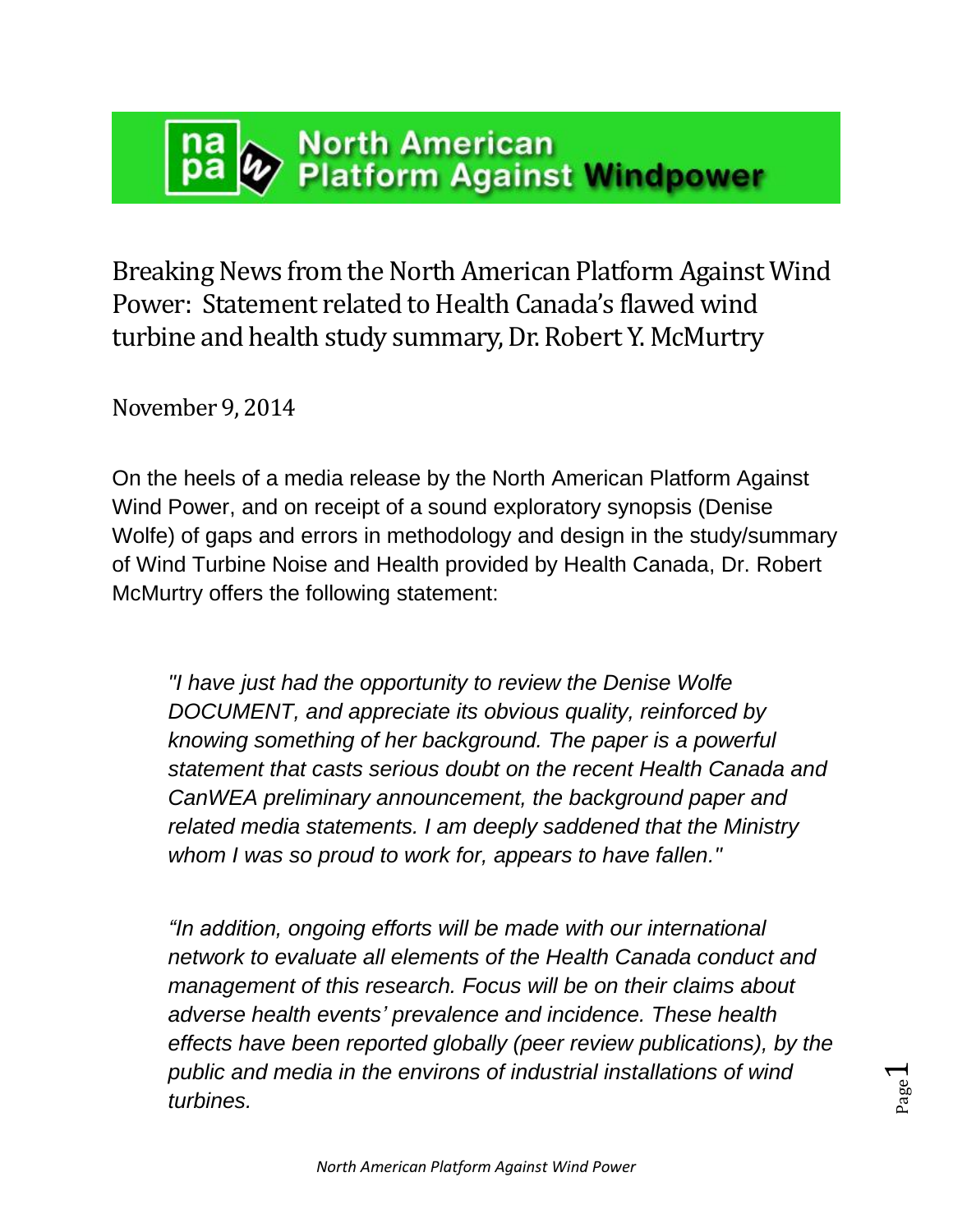*Most are found near rural communities and their homes, schools and places of business. Frequent reports are anticipated several times a week given the depth and breadth of background information found to date."*

*"This is a process committed to leave no stone unturned in uncovering the whole truth surrounding the issue of health impacts from industrial rural energy projects of wind turbines."*

*RYM*

*R Y McMurtry CM, MD, FRCSC, FACS First Cameron Visiting Chair, Health Canada 1999-2000 Founding Assistant Deputy Minister Population and Public Health, Health Canada, 2000-2002 - initial 15 months acting ADM Founding Chair of Society for Wind Vigilance 2010-2012*

## *Denise Wolfe Document, A critique of the findings and to date revealed methodology of the Health Canada Wind Turbine Noise Study*

This is a DRAFT (and far from exhaustive) review of the information provided by Health Canada (HC) pertaining to the HC *Wind Turbine Noise Study* and is designed to serve as a starting point for further discussion.

A review of the information provided by Health Canada with regards to the preliminary results published on the HC Wind Turbine Noise Study requires the consideration of a number of reports / articles / pamphlets. Specifically, the following found on the HC Wind Turbine Noise web-site:

- Summary of Results
- A Primer on Noise
- Frequently Asked Questions
- Results Pamphlet
- Additional Information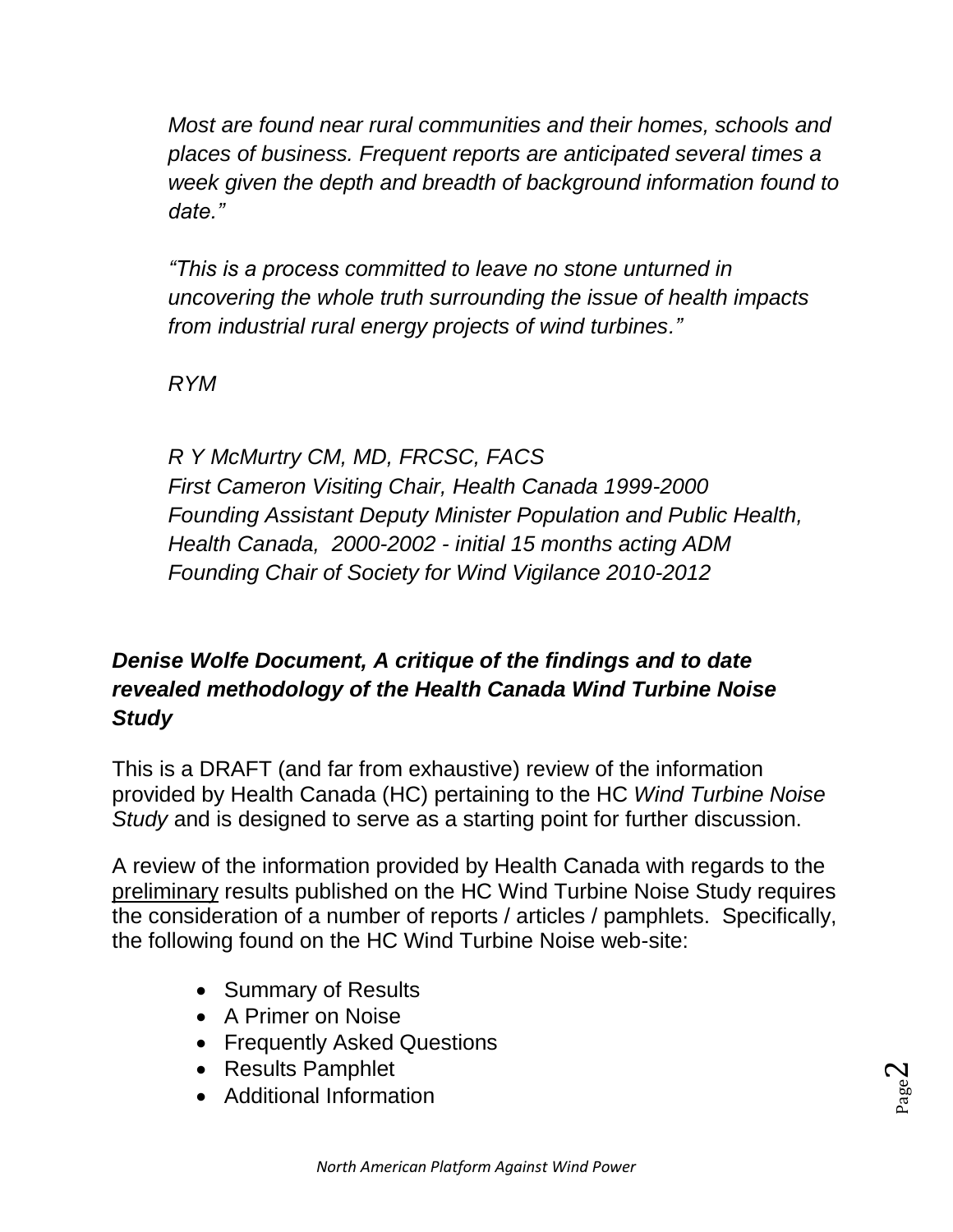- Health Impacts and Exposure to Sound from Wind Turbines: Updated Research and Design and Sound Exposure Assessment
- Notice to Stakeholders HC Wind Turbine Noise and Health Study

Additionally, the following article can be found in the trade news publication *Noise News International*.

*Self-reported and Objectively Measured Health Indicators among a Sample of Canadians Living Within the Vicinity of Industrial Wind Turbines: Social Survey and Sound Level Modelling Methodology*

For ease of review, sections copied from the various reports / articles listed above will be presented in the following discussions in blue typeface.

## **STUDY DESIGN:**

 $\overline{\phantom{a}}$ 

Although specified in the Michaud *Noise News International* publication, *Self-reported and Objectively Measured Health Indicators among a Sample of Canadians Living Within the Vicinity of Industrial Wind Turbines: Social Survey and Sound Level Modelling Methodology*, the *Summary of Results* section of the HC web-site does not state that this is an epidemiological cross sectional survey. Following is from the book, *Epidemiology in Medicine (C. Hennekens, M.D., Dr.P.H. and Julie Buring, ScD*).

For factors that remain unaltered over time, such as sex, race, or blood group, the cross-sectional survey can provide evidence of a valid statistical association. Such instances are rare, however, and for the vast majority of associations evaluated, the temporal relationship between exposure and disease cannot be clearly determined. Thus, cross-sectional studies are, in general, useful for raising the questions of the presence of an association rather than for testing a hypothesis. $1$ 

Additionally, several published methods for ranking study designs with respect to their individual "weight of evidence" have been developed, one

<sup>&</sup>lt;sup>1</sup> Epidemiology in Medicine (C. Hennekens, M.D., Dr.P.H. and Julie Buring, ScD. (1987 / Page 21)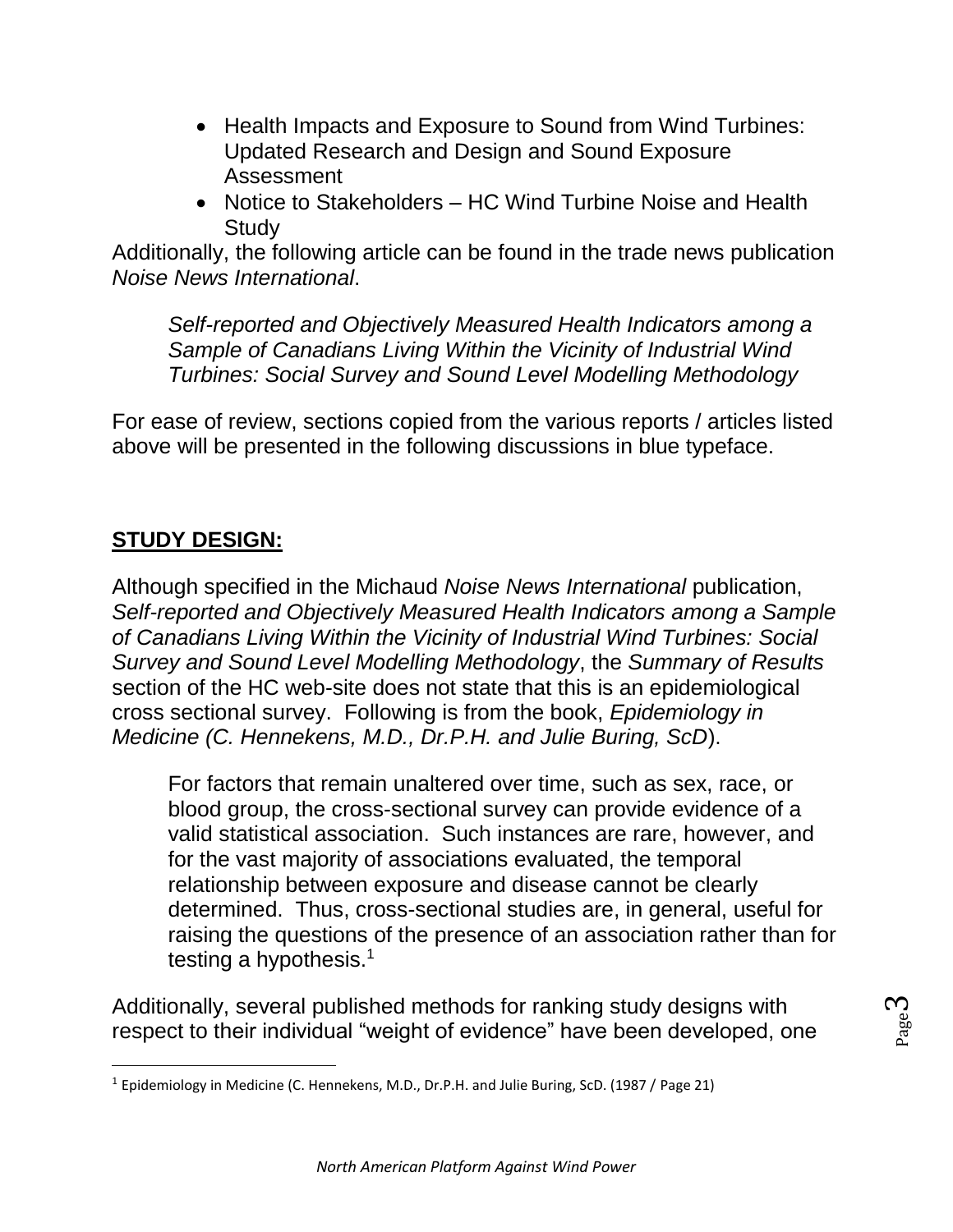of the most widely accepted is listed below. $2$  While systematic reviews and meta-analyses are considered the gold standard of assessing a body of evidence, taken alone as an individual study, a cross sectional survey ranks as the least reliable method of study, marginally above individual case reports and expert opinion. The following is the hierarchical list in descending order of reliability:

- 1. Systematic reviews and meta-analyses
- 2. Randomized controlled trials (RCT) with definitive results (confidence intervals that do not overlap the threshold clinically significant effect)
- 3. Randomized controlled trials with non-definitive results (a point estimate that suggests a clinically significant effect but with confidence intervals overlapping the threshold for this effect)
- 4. Cohort studies

l

- 5. Case-control studies
- **6. Cross sectional surveys**
- 7. Case reports (individual patient evaluations)

The above hardly supports the claims listed in the HC Results Pamphlet:

The Wind Turbine Noise and Health study is a landmark study and the most comprehensive of its kind. Both the methodology used and the results are significant contributions to the global knowledge base and examples of innovate, leading edge research.

#### **Updated Research Design and Sound Exposure Assessment Section: Statistical Power of Report**

The following is from the Statistical Power section of the *Updated Research Design and sound Exposure Assessment*:

As sleep disturbance is a frequent health complaint associated with WTN in observational and case studies, one of the primary research objectives in the study is to quantify the magnitude of sleep disturbance due to WTN. There are currently no population-based normative data that are derived from actimetry from communities exposed to WTS. **Therefore, statistical power in the study is based on reported sleep disturbance.** Estimated sleep disturbance

<sup>&</sup>lt;sup>2</sup> Guyatt GH, Sackett DL, Sinclair JC, Hayward R, Cook DJ, Cook RJ. Users' guides to the medical literature. IX. A method for grading health care recommendations. JAMA 1995; 274:1800-4.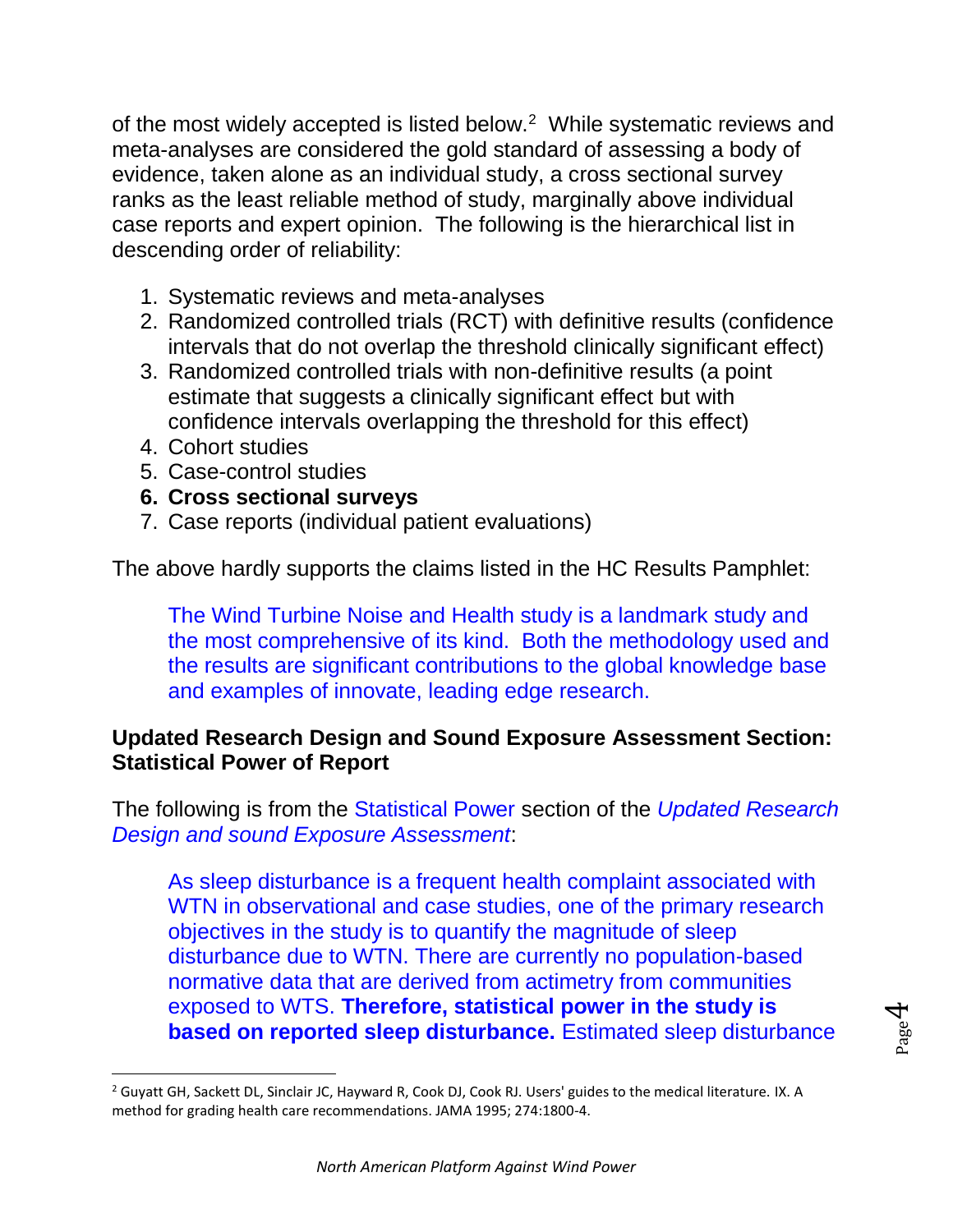in the general adult population is approximately10% (Riemann et al., 2011; Tjepkema, 2005), with some estimates as high as 40% (National Sleep Foundation, 2005). In calculating the sample size needed for statistical power to detect a sleep disturbance in this study, the conservative estimate of 10% will be used. Based on a sample of 2000 dwellings and assuming that 20% of the sample live in close proximity to wind turbines (at 40 dBA or above) investigators will be able to detect at least a 7% difference in prevalence rates between the general population and the sample of individuals living in closest proximity to wind turbines, with a 5% false positive rate and a power of 80%.

This sample size calculation incorporates the following assumptions: a) there will be an 80% occupancy rate for dwellings in rural areas and b) there will be a 70% participation rate for sleep actimetry. **A sample size of 1800 dwellings would be required, however given the possibility that not all assumptions may be met and that prevalence rates will be adjusted for other covariates in a logistic regression model (for example gender, age, receiving financial benefit, house construction type among others), the sample has been increased to 2000 dwellings**. Based on the estimated sample size of 2000 dwellings, **all other objective endpoints should be equally predicted with similar confidence**. Other studies that have used actimetry to characterize aircraft sound impacts on sleep are based on far fewer subjects (Passchier-Vermeer et al., 2002; Fidell et al., 1995; Horne et al., 1994; Ollerhead et al., 1992).

**Issue:** The number of participants in the study is listed at 1,234, not the 1,800 dwellings (upped to 2,000 ) required to establish a statistical power of 80%. Therefore, the "reported sleep disturbance" analyses and "all other objective endpoints" in this study are not considered reliable as a result of the study failing to meet its own sample size and target power calculations, as stated in the *Updated Research Design and Sound Exposure Assessment*. Assuming the study followed the study design identified in the *Updated Research Design and Sound Exposure Assessment*, the study cannot identify the key outcomes at the chosen incidence / prevalence levels. In short, the study does not have the statistical power to discern the prevalence of the key outcomes as identified in the protocol.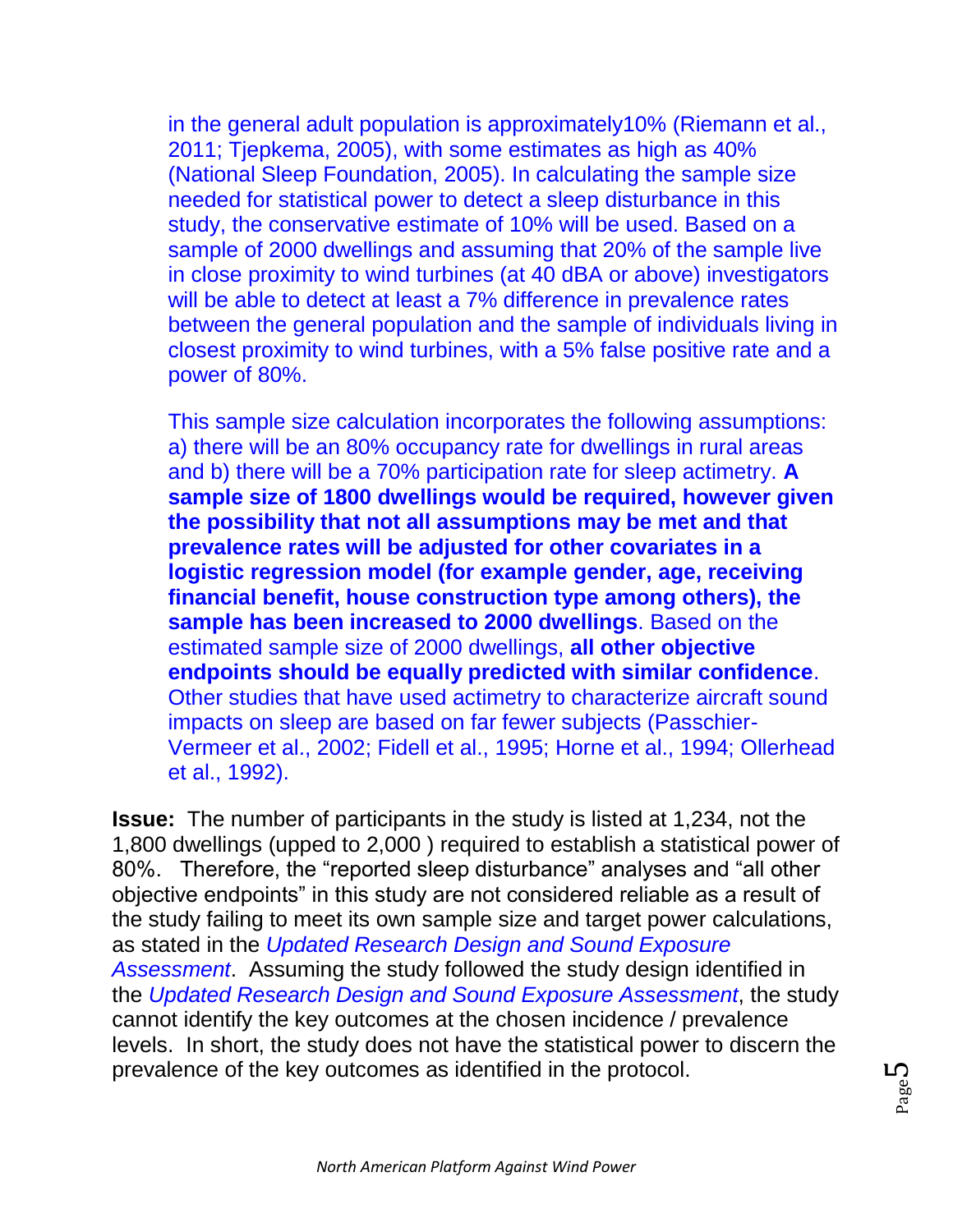Therefore all statements along the lines of, "No evidence was found to support a link between exposure to wind turbine noise and (X outcome variable)" are not supported by the study and are not based on the results of the study. Assuming the study followed the study design identified in the *Updated Research Design and Sound Exposure Assessment* this study cannot be used as the basis for the claims that are being made by Health Canada regarding the lack of association between wind turbines and health. The study has insufficient sensitivity and specificity.

#### **From the Frequently Asked Questions (FAQ) - Section: Why did Health Canada take noise measurements in the summer when there is very little wind?**

It is true that wind is, on average, lower during the summer months compared to other times of the year. In order to minimize awareness bias, noise measurements in any given community only began after Statistics Canada had completed the in-home interview. This meant that noise measurements began in June 2013 and continued through October 2013. Some of the field measurements needed to be carried out during the summer months simply due to the timing of the collection period. Taking measures during summer months simply meant that it sometimes took longer to acquire enough data (waiting for windy periods). It is important to note that field measurements were taken only to the extent that enough data was collected to validate the calculated A-weighted values used in the study. This objective was met.

**Issue:** The following need to be clarified:

- Were noise measurements undertaken at all homes?
- How much time was spent at each home completing noise measurements?

A table detailing the number of homes within each sound / distance "bin" (group) at which noise measurements were undertaken would be expected in any peer-reviewed publication. This table would be expected to provide the amount of time spent at each home completing the noise measurements. The resulting table would provide data on "measured" versus "calculated" noise levels.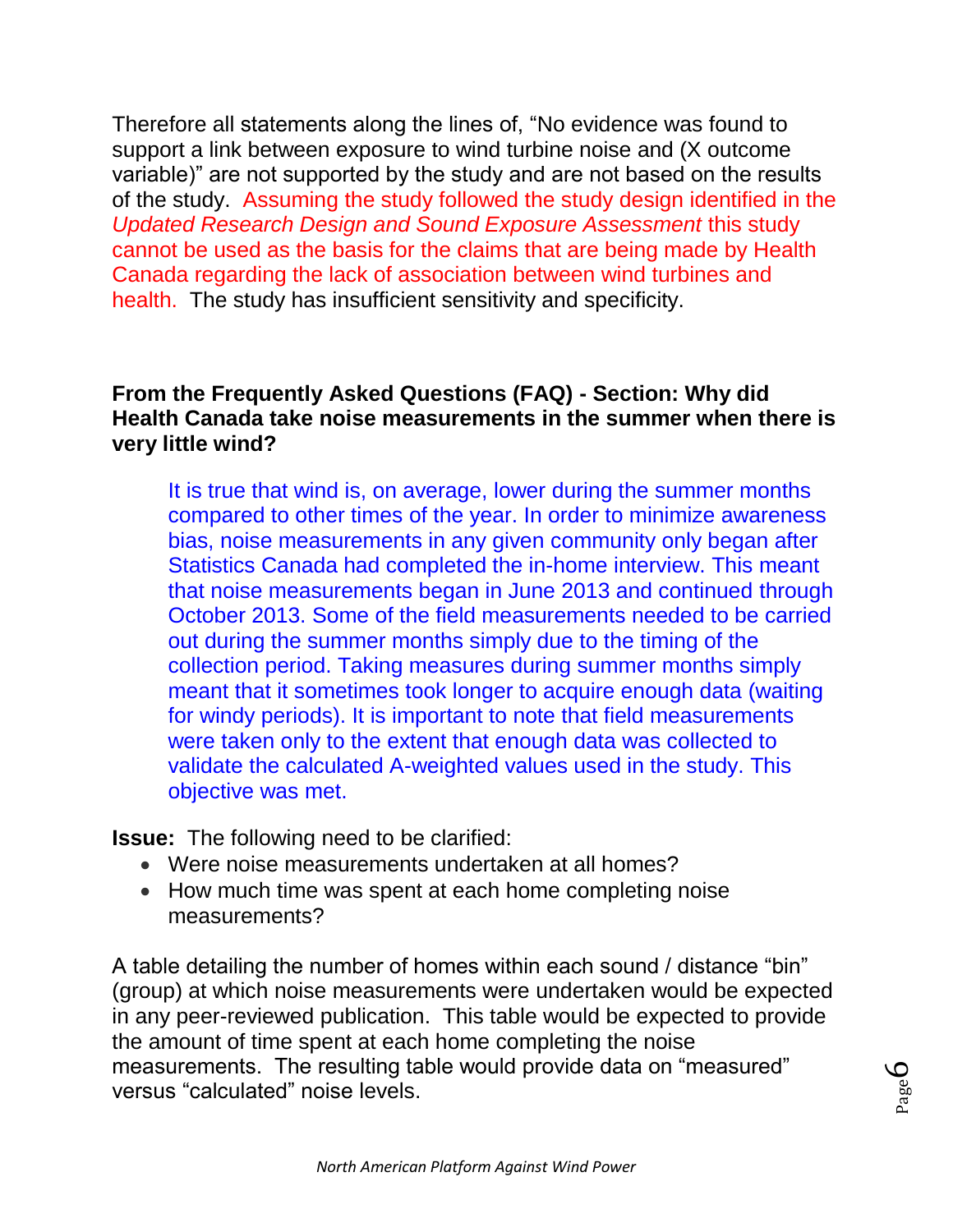Of particular concern is the statement "Taking measures during summer months simply meant that it sometimes took longer to acquire enough data (waiting for windy periods). It is important to note that field measurements were taken only to the extent that enough data was collected to validate the calculated A-weighted values used in the study. This objective was met." This seems to suggest that "validation" consisted of noise measurement equipment being installed in some homes during the relatively windless summer months. The equipment then remained at the home until the modeling-predicted average sound level was reached and then noise measurement ceased.

Data underwent several layers of modelling in order to 1) use a small sample of noise to predict overall means and 2) to work backwards from that data to enable cross-study comparisons. Each procedure introduces error and uncertainty. Importantly, the study fails to adequately explain why raw data at source could not be used.

#### **Summary of Results - Section: Study Population and Participation**

"All potential homes within approximately 600 m of a wind turbine were selected, as well as a random selection of homes between 600 m and 10 km."

**Issue**: Although it could be argued that the low frequency sound component of the study required a review of homes out to a 10 km radius, the selection of a 10 km radius simply dilutes the information collected for all other aspects of the study. Please see below from Alec Salt, Professor, Department of Otolaryngology, Washington University School of Medicine

#### *Why pro-wind studies often use a 10 km radius*

*by Alec Salt, Professor, Department of Otolaryngology, Washington University School of Medicine*

Posted on [08/03/2011](http://windconcernsontario.wordpress.com/2011/08/03/why-pro-wind-studies-often-use-a-10-km-radius/) by [MA](http://windconcernsontario.wordpress.com/author/essexcountywind/)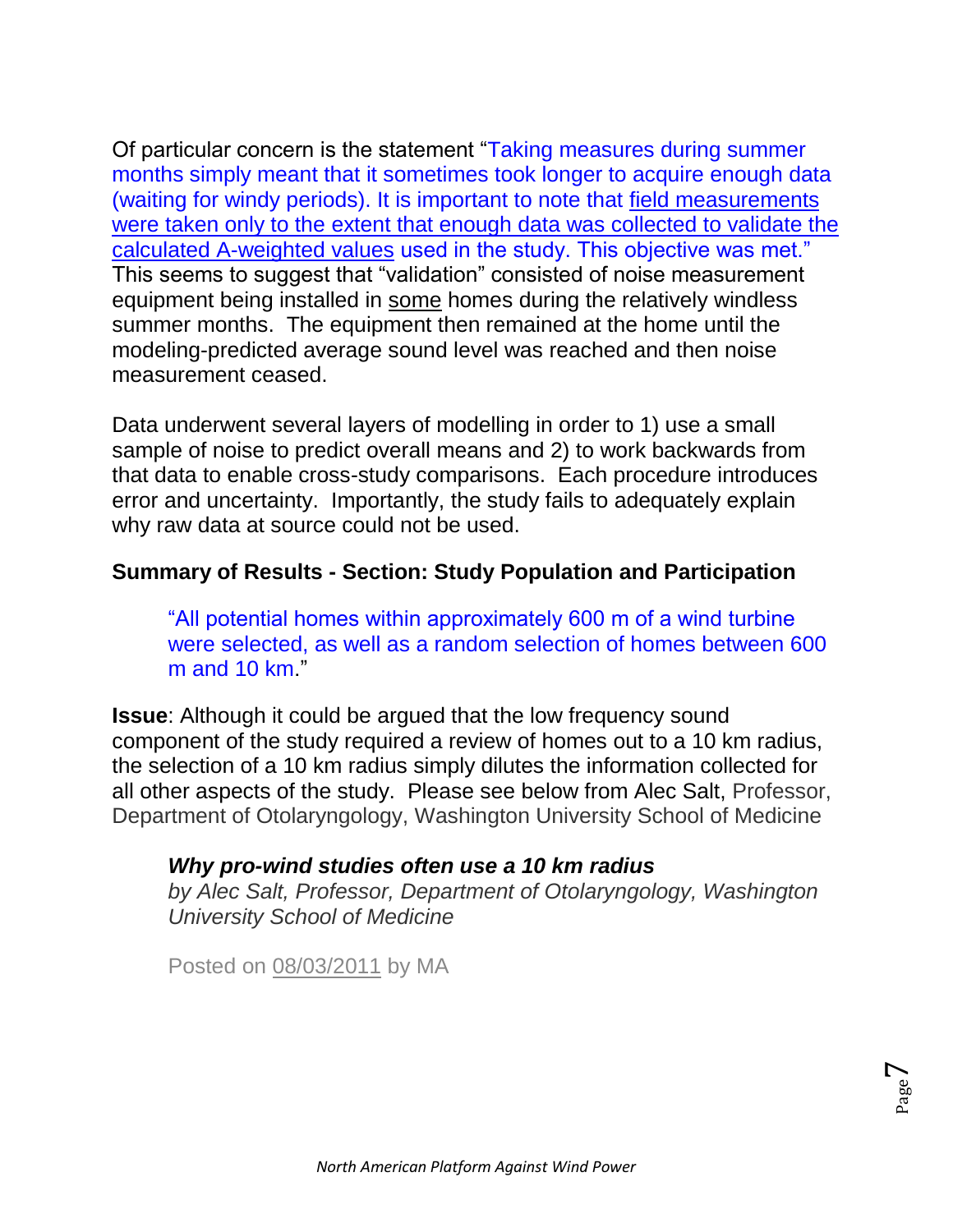

Last week I was reading of an [Australian study,](http://www.abc.net.au/news/2011-07-25/research-challenges-wind-farm-illness-link/2808824?section=justin) by a Professor Gary Wittert, which had shown sleeping pill usage for those living near wind turbines was no greater than the general population . The study compared those living within 10 km of turbines with those living more than 10 km away. There have been similar studies with property values using a 5 mile or 10 km radius that showed property values are not affected by wind turbines. Had you ever thought why they pick a 10 km radius?

Consider this graphic. It shows 1 km bands with the calculated area for each band shown in blue. Let's keep it easy and assume that households are evenly distributed and there is one household for every 10 square kilometers.

#### **So, within 2 km (the two innermost bands) of the turbine, the area is 3.1 + 9.4 km2 (=12.5 km2) which would represent 1.2 households.**

**Now let's consider the two outermost (9 km and 10 km) bands. The area of these bands is 53.4 + 59.7 km2 (= 113.1 km2) which represents 113 households. So the outermost bands have about TEN TIMES the number of households of those living within 2 km, making sure that the contribution of the inner bands is diluted, swamped, covered up or however else you would describe it.**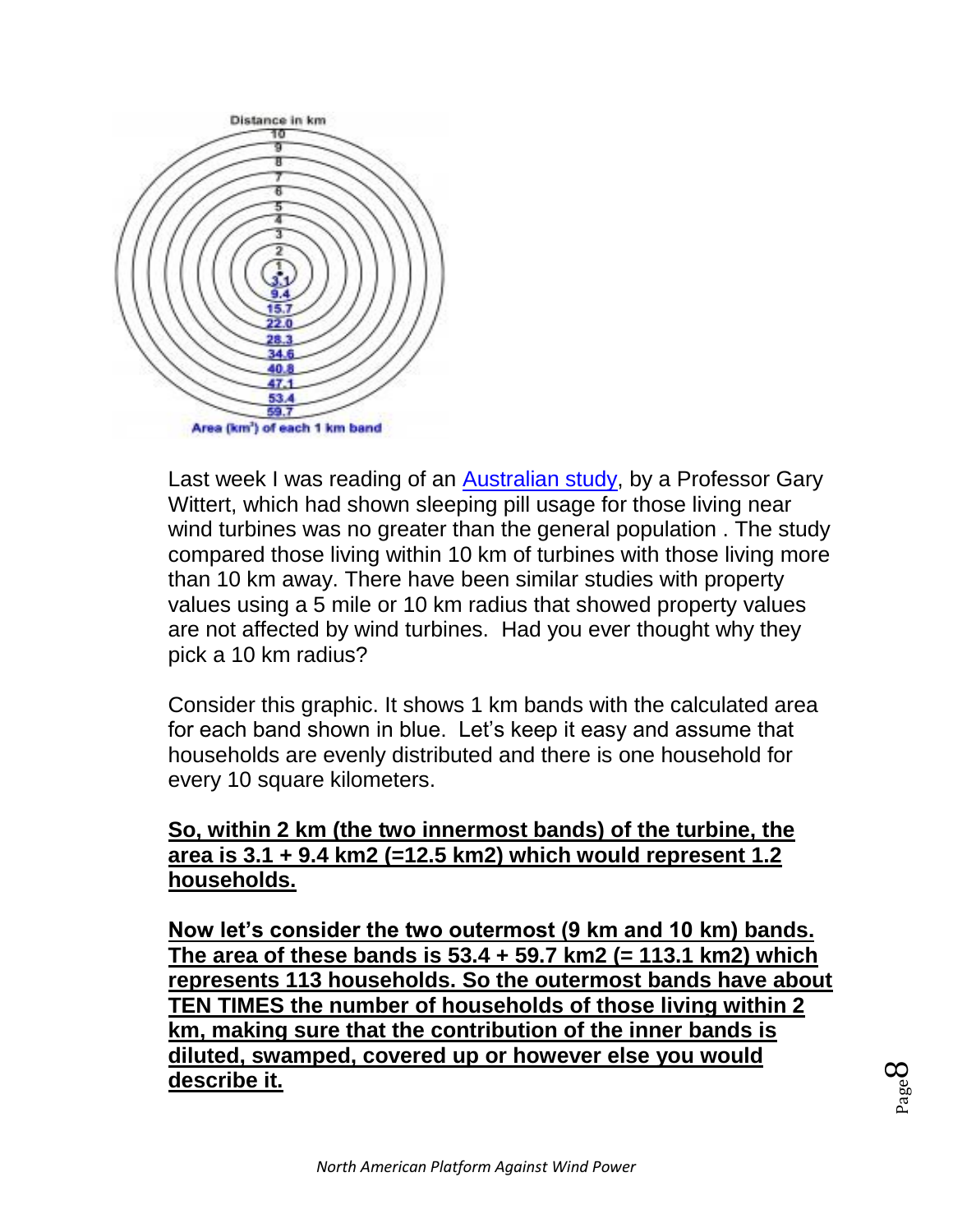Or consider if you live within 2 km of a turbine. The outer bands of those living from 2 – 10 km from the turbine adds up to 301.6 km2, which would represent 30.1 households – which is 24 TIMES the number of households within 2 km.

No wonder your voice is being "drowned out". The bigger the circle, the more "dilution" occurs.

Add this to the list of things where "size matters", and next time you see a study like this, consider the radius and area that was chosen. **The choice of the circle size plays a major role in the result obtained and speaks volumes about the motivation of the author**.

Dr. Alec Salt

Due to the "dilution" process explained above, it is critical to provide the information as to the number of homes that were located in each of the calculated distances from nearest wind turbine groupings selected by the researchers. (<500m, 500m-750m, 751m-1000m, 1001m-5km, 5km-10km) A table detailing the number of homes within each sound / distance "bin" would be expected in any peer-reviewed publication. Furthermore, this information must be included in the calculations for negative health effects.

Additionally, the *Dwelling and Respondent Selection* section of the *Updated Research Design and Sound Exposure Assessment* states, "As there are relatively few homes situated within 600 meters (~>40dBA) of the closest turbine, all of these dwellings will be recruited." If there are relatively few homes within 600 meters, why were these turbine installations selected?

The Statistical Power section of the *Updated Research Design and Sound Exposure Assessment* states "….Based on a sample of 2000 dwellings and assuming that 20% of the sample live in close proximity to wind turbines (at 40 dBA or above), investigators…..) As the pubic is concerned with the proximity to turbines, why were turbine installations selected that would result in a 20% sample living in close proximity to homes?

## **Summary of Results - Section: Research Objectives and Methodology**

To support the assessment and reporting of data, and permit comparisons to other studies, residences were grouped into different

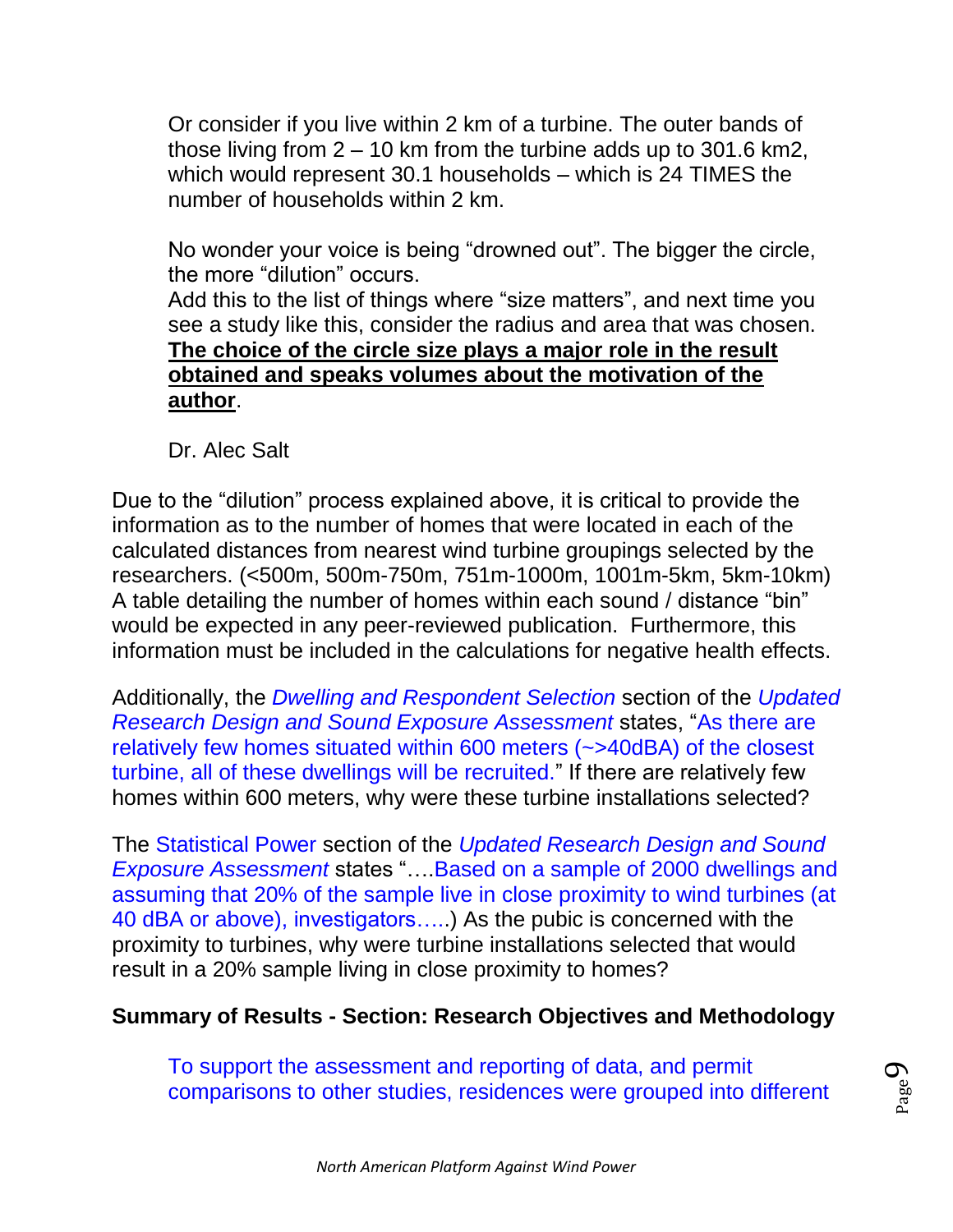categories of calculated outdoor A-weighted WTN levels as follows: less than 25 dB; 25-<30dB; 30-<35dB; 35-<40dB; and greater than or equal to 40 dB (footnote below)

Footnote: Categories are mutually exclusive. Only six out of 1238 dwellings in the study were above 45dBA; an inadequate sample size to create an additional category.

**Issue:** As the calculated outdoor A-weighted WTN levels reported in the HC study are the result of a modeled annual average WNT, clearly the 6 dwellings with an annual average calculated above 45 dBA WTN cannot be compliant with Ontario Guidelines listed below. Additionally, of concern is the fact that the number of homes that fall within 41 to 45 dBA are not identified. It is very possible that these homes would also fall outside of the Ontario guidelines.

Below is from Ontario's *Noise Guidelines for Wind Farms, Interpretation for Applying MOE NPC Publications to Wind Power Generation Facilities*. Please note, these are "sound level limits" – not annual averages.

Receptors in Class 3 Areas (Rural)

The sound level limits at a Point of Reception in Class 3 Areas (Rural) are given by the applicable values in Table 1, or by the sound level limits, established in accordance with requirements in Publication NPC-232. The wind turbine sound level limits are given at integer values of the wind speed. These sound level limits range from the lowest value of 40 dBA for Class 3 Areas and wind speeds at or below 4 m/s to the maximum value of 51 dBA for wind speeds at or above 10 m/s.

| Table 1<br>Summary of Sound Level Limits for Wind Turbines |      |      |        |        |      |           |      |  |  |  |  |
|------------------------------------------------------------|------|------|--------|--------|------|-----------|------|--|--|--|--|
| Wind Speed (m/s) at 10 m height                            |      |      | 6      |        | 8    | 9         | 10   |  |  |  |  |
| Wind Turbine Sound Level Limits Class 3 Area, dBA          | 40.0 | 40.0 | 40.0   | 43.0   | 45.0 | 49.0 51.0 |      |  |  |  |  |
| Wind Turbine Sound Level Limits Class 1 & 2 Areas, dBA     | 45.0 | 45.0 | $45.0$ | $45.0$ | 45.0 | 49.0      | 51.0 |  |  |  |  |

## **Summary of Results - Section: Study Population and Participation**

 $_{\rm Page}10$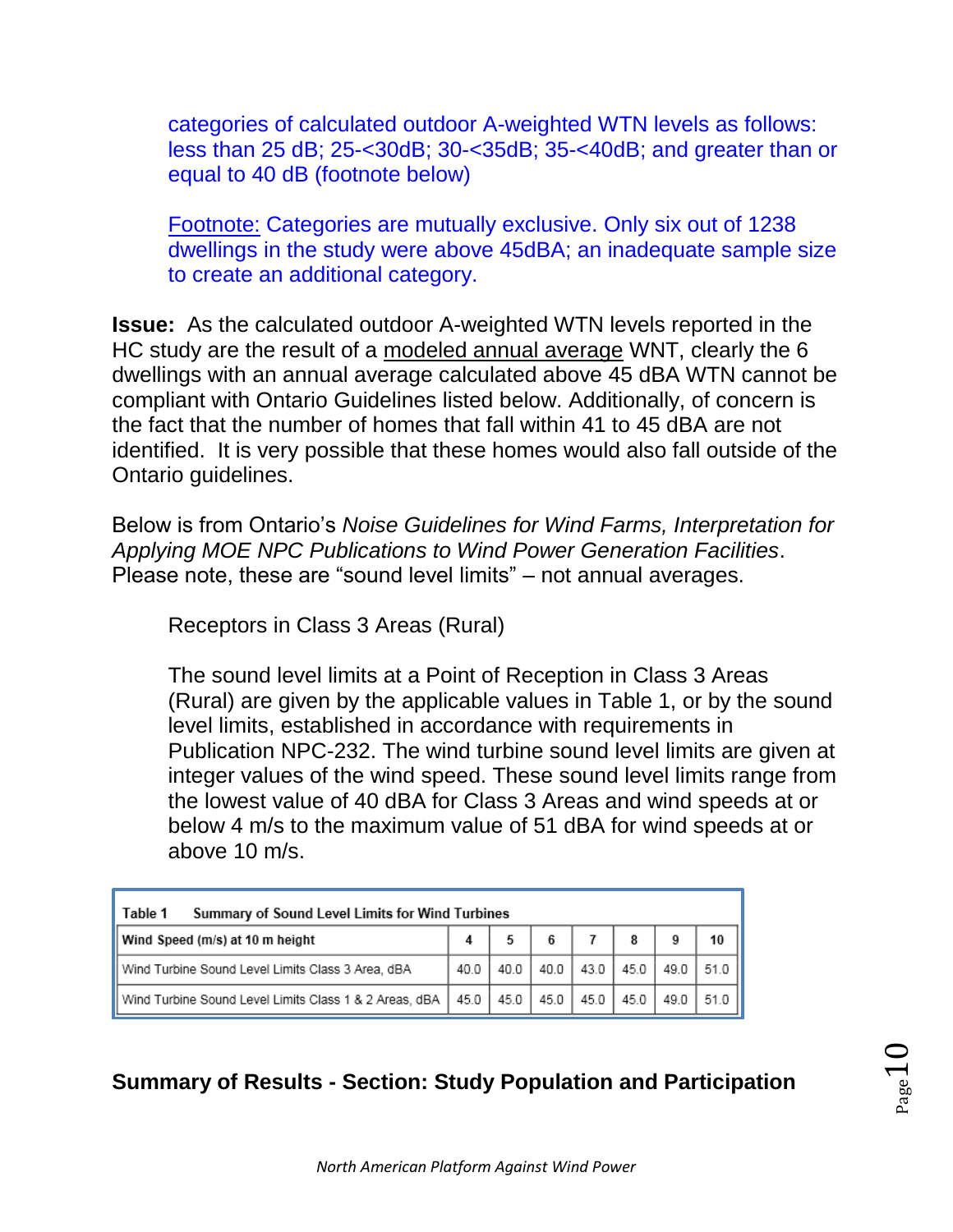"Of the 2004 locations sampled, 1570 were found to be valid dwellings of which a total of 1238 households with similar demographics participated, resulting in an overall participation rate of 78.9%.

Foot note to above: 434 were not valid dwellings; upon visiting the address Statistics Canada noted that the location was either demolished for unknown reasons, under construction, vacant for unknown reasons, an unoccupied seasonal dwelling, residents were outside the eligible age range, or not a home at all."

**Issue:** 434 "not valid" dwellings is not an inconsequential number and I do not believe representative of the norm in epidemiological studies. This low responder rate (1238 of 2004 dwellings selected) could easily compromise the validity of any conclusions drawn by the researchers as a result of selection bias. A table detailing the number of homes within each sound / distance "bin" with "reason for exclusion" provided for being considered "not valid" would be expected in any peer-reviewed publication. How many were simply not home? Were they not home due to aversion to being home due to wind turbine concerns / health issues? This needs to be explored more carefully in the paper. Furthermore, this information must be included in the calculations for health outcomes.

Questions that might be addressed with available data (depending on the thoroughness of the data collection) include:

- How many of these homes were located in each of the calculated distances from nearest wind turbine groupings selected by the researchers? (<500m, 500m-750m, 751m-1000m, 1001m-5km, 5km-10km)
- What was the breakdown of "demolished, vacant, unoccupied, etc. Also, according to discussions with the WCO membership, when a Health Canada representative was asked why they did not follow up on the former occupants of the "abandoned" homes, the response was that that action would remove the random nature of the subject selection.

This is NOT a valid argument. The home residents had already been randomly selected. It does not negatively impact the study if they are interviewed in their "old" home or their "new" home. In fact, since we know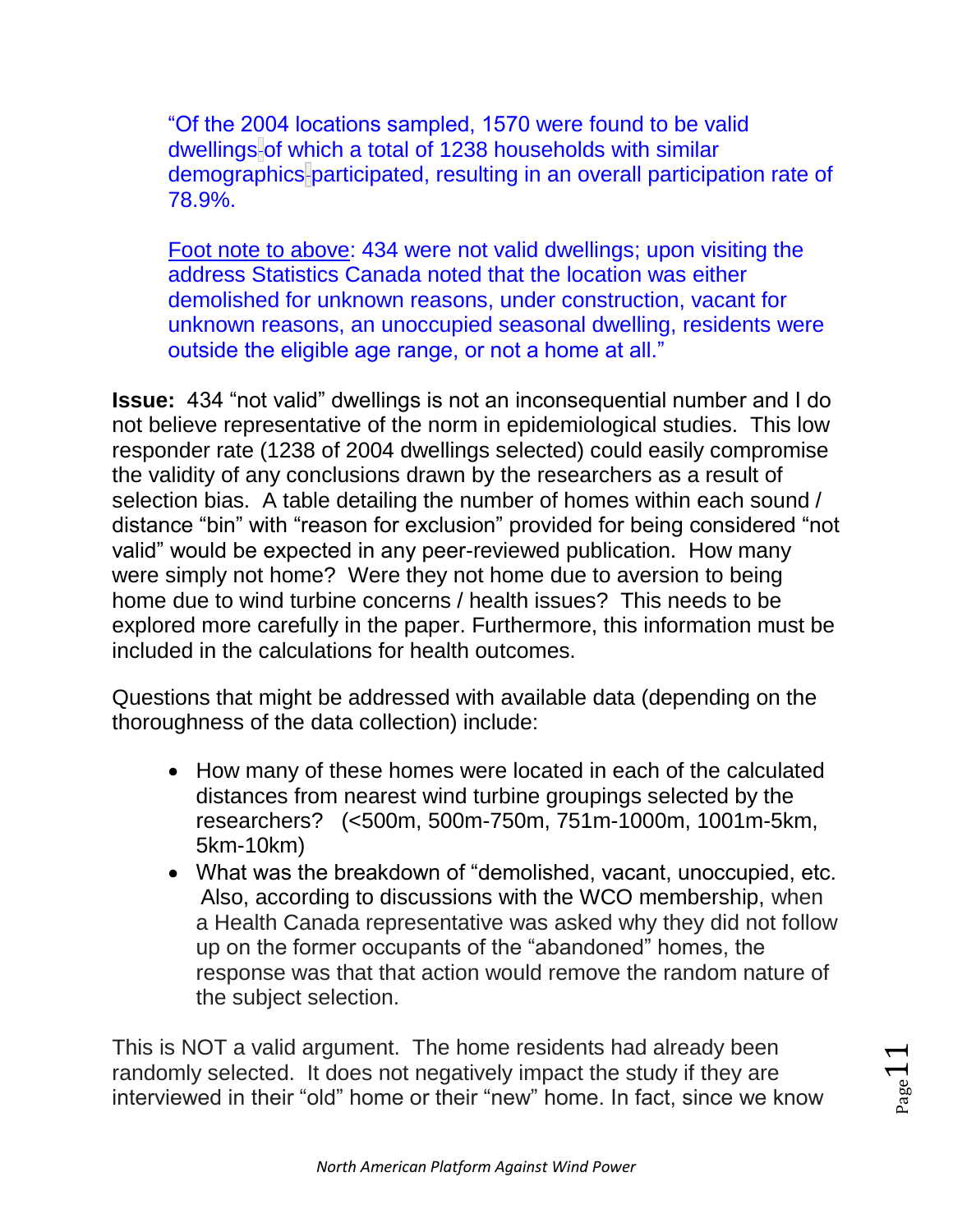that people are forced to leave their homes, have their homes purchased by the wind companies and destroyed or left vacant, seeking these individual home-owners out in their new residences may be a critical component to the study. Additionally, the Bias and Non Participation section of the *Updated Research Design and Sound Exposure Assessment* states:

Finally, challenges associated with non-response may exist for a variety of reasons. Subjects may have abandoned their dwelling or they may be participating receptors under pressures that preclude them from participating. Health Canada has no way of knowing in advance the extent to which non-response may impact this study, but refusal conversion strategies will be employed by the interviewers and attempts will be made to acquire limited self-reported results from non-responders.

It would seem that contrary to study design, no attempts were made to "acquire limited self-reported results from non-responders who had potentially vacated their homes due to wind turbine related health issues, clearly a key sub-group…."

#### **Summary of Results - Section: Study Population and Participation**

From these, one person between the ages of 18 and 79 years from each household was randomly selected to participate.

From the FACT section of the Website: Why are no children included in the study?

A primary objective of the study was to assess the potential impacts that WTN had on measured sleep. Sleep patterns among children are very different from those of adults, making it difficult to identify potential impacts that might be due to WTN exposure. Furthermore, the questionnaire in the study included questions that would not be suitable for a minor to respond to.

**Issue**: Children, especially very young children/infants/babies are considered a most important and vulnerable population, and Health Canada makes that very clear when they review and approve new drugs for sale in Canada. Children are physically and mentally in varying stages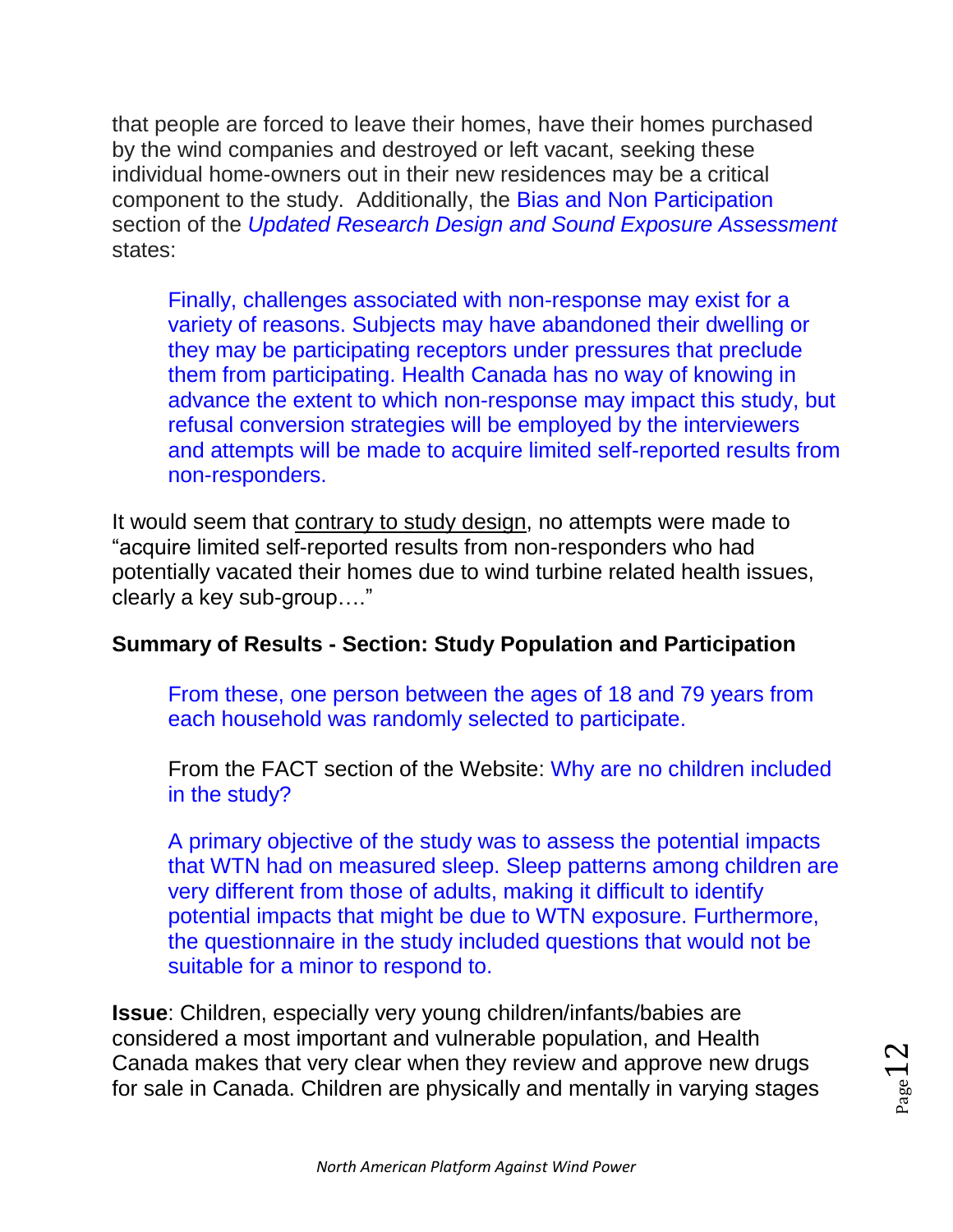of development that might be sensitive to low frequency sound exposure, including but not limited to broad neurological development, major organ and hormonal development, physical and emotional growth, and others. These may effect more than headaches, and sleep but may play a role in cognition and performance, yet children have been conspicuously omitted from this study as if they were not important to the researchers. This fact is a travesty for health Canada when considering that Public Health advocates embrace the Precautionary Principle" which means that in the event of any concerns about any group, especially a vulnerable one like children, one takes extreme caution in making any changes without extremely reliable data i.e. do no harm.

The rationale presented as to why this study was not designed in such a fashion as to contain a component targeted to children via cortisol testing.

#### **Summary of Results - Section: Study Population and Participation**

The study locations were drawn from areas in ON and PEI where there were a sufficient number of homes within the vicinity of wind turbine installations. Twelve (12) and six wind turbine developments were sampled in ON and PEI, representing 315 and 84 wind turbines respectively.

**Issue:** There is no indication of a breakdown of the types / height of turbines included in the calculation. There is no indication of a minimum length of time turbines were operational prior to "participation / selection" in the study. A table detailing this information would be expected in any peerreviewed publication. Furthermore, this information must be included in the calculations for all health outcomes.

## **Summary of Results - Section: Self-Reported Questionnaire Results**

Results are presented in relation to WTN levels. For findings related to WTN annoyance, results are also provided in relation to distance to allow for comparisons with other studies. WTN is a more sensitive measure of exposure level and allows for consideration of topography, wind turbine characteristics and the number of wind turbines at any given distance.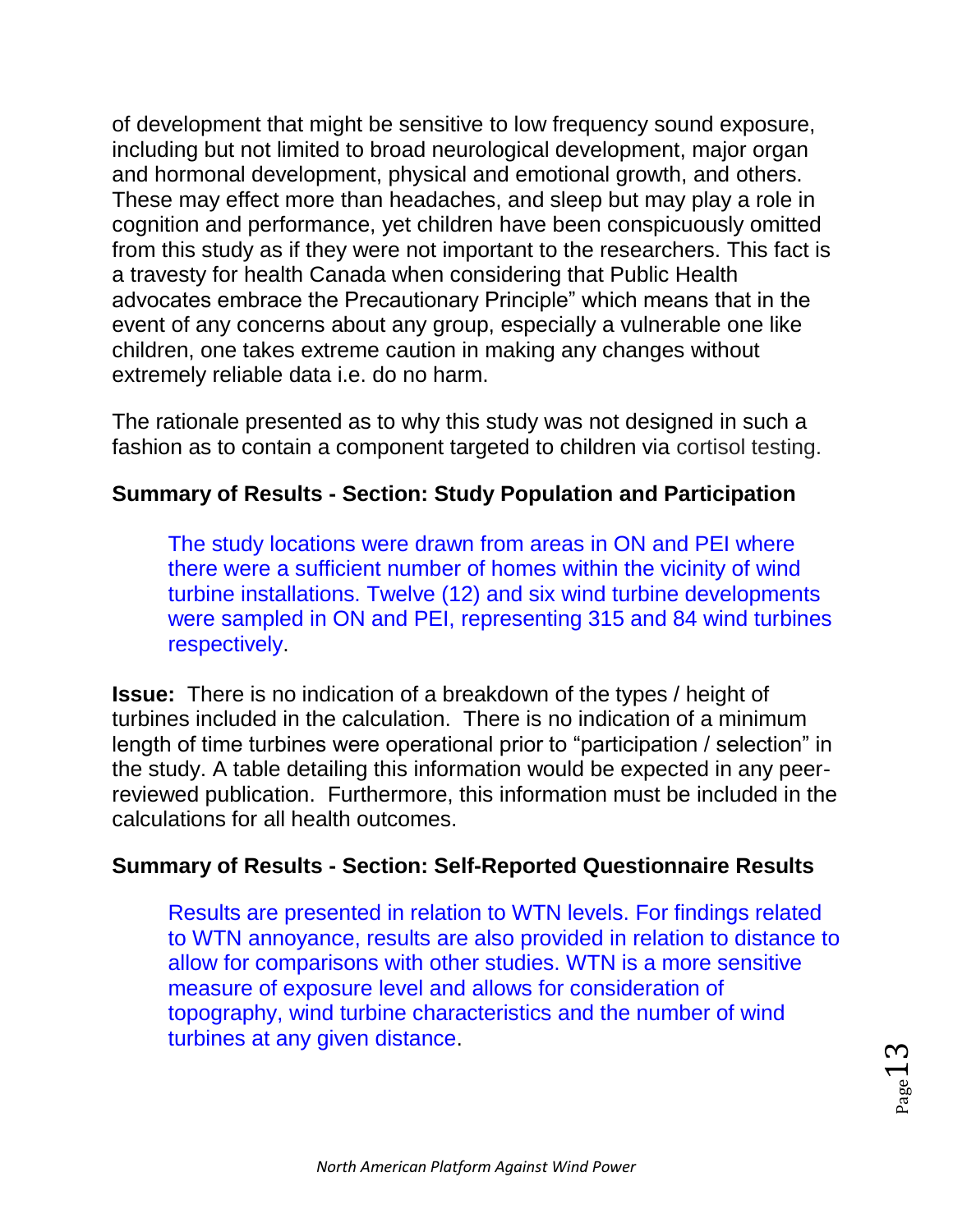**Issue**: WTN levels used in this study are in fact averages. It is important to remember that an average WTN level of 46 dBA could have outliers of 60 dBA and 0 dBA. It is the upper end of the scale that is of concern.

The Wind Turbine Sound Characterization section of the *Updated Research Design and Sound Exposure Assessment* states "Due to the large number of subjects, sound exposures will be based on predictions. A sub-sample of measurements will be taken at each selected site to validate predictions. This approach is considered preferable due to the technical limitations of measurement. Modeling is considered more accurate in representing average wind turbine sound levels than discrete measurements, which are sensitive to fluctuating variables and do not discern between sources of sound."

Furthermore, in order to provide some level of certainty with regards to interpretation of results, additional analysis should have been included for all self-reported questionnaire results and not simply for Annoyance. Specifically, in addition to the analysis that was carried out, all outcomes should have been analyzed using a subgroup based on distance from turbines so that the outcomes can be compared.

It is interesting to note that the only value (Annoyance) that included an analysis linked to distance from turbines is the only value that resulted in statistical association health concerns with increasing levels of WTN. This is not a spurious or unimportant observation, and it suggests reporter bias by the authors of this paper.

The following was found to be statistically associated with increasing levels of WTN:

 Annoyance towards several wind turbine features (i.e. noise, shadow flicker, blinking lights, vibrations, and visual impacts).

#### **Summary of Results - Section: Self-Reported Questionnaire Results (Sleep /Illness / Chronic Disease / Stress / Quality of Life)**

Results are presented in relation to WTN levels. For findings related to WTN annoyance, results are also provided in relation to distance to allow for comparisons with other studies…… while some individuals reported some of the health conditions above (sleep disorders,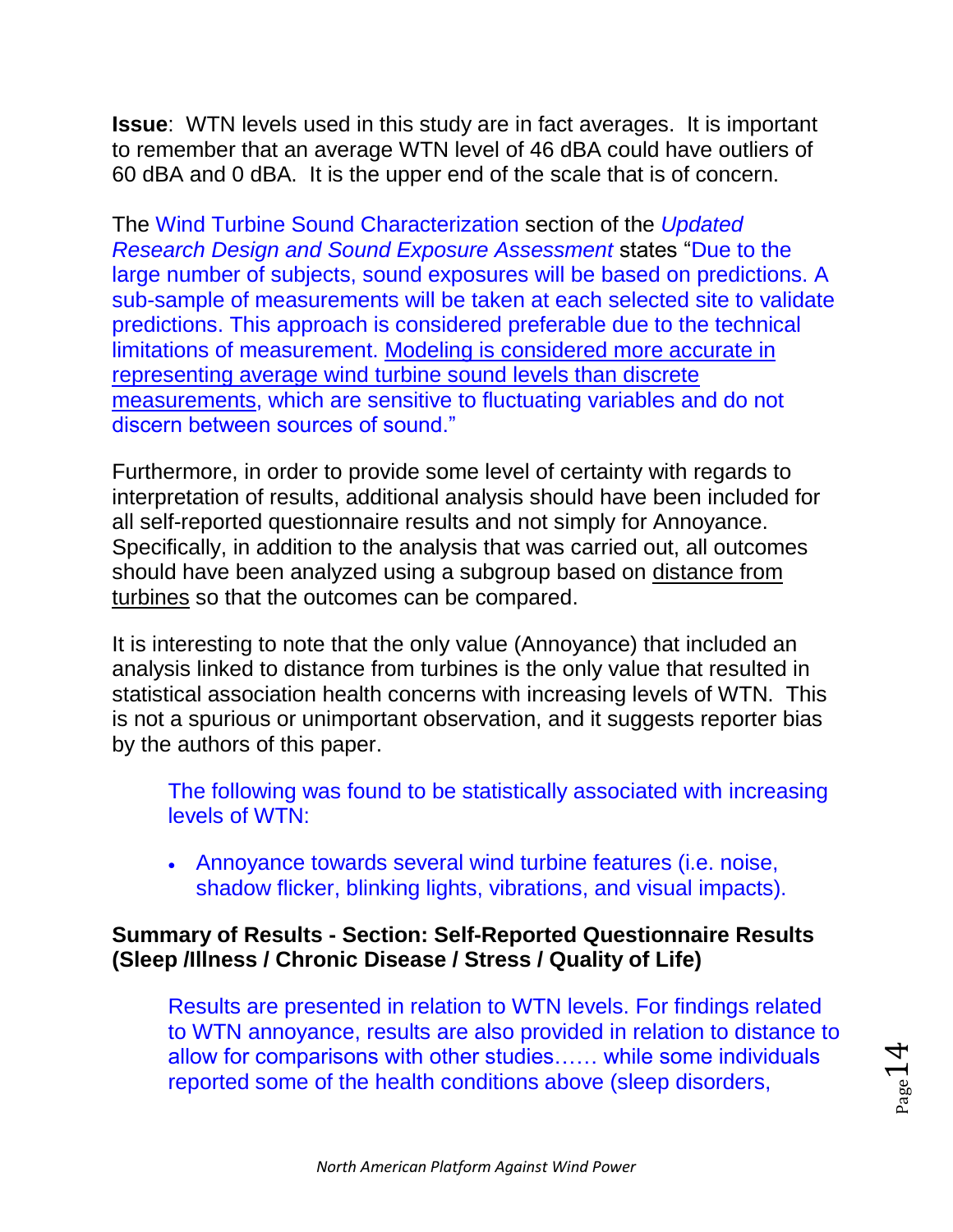dizziness, tinnitus, migraines, stress), the prevalence was not found to change in relation to WTN levels.

**Issue:** The Statistical Power section of the *Updated Research Design and Sound Exposure Assessment* states "….Based on a sample of 2000 dwellings and assuming that 20% of the sample live in close proximity to wind turbines (at 40 dBA or above), investigators.....). It is critical that "distance" to a turbine be included in the calculations related to selfreported questionnaires as apparently only 20% live in "close" proximity to turbines. This 20% no doubt makes up the "some individuals" who reported health conditions.

This 20% becomes diluted in the statistical analysis, allowing for the lack of association of negative health effects with WTN. Additionally, the estimate is 20% of 2,000 homes, but actual participation was 1,238 homes, and as a result does that 20% of this smaller than planned responder group actually move closer to 10%? This question cannot be answered with the information provided in the report, as the breakdown of number of homes within each distance to turbine "bin" has not been provided.

Additionally, what are the confidence limits for no association between selfreported sleep disorders, illness and quality of life and wind turbine noise?

## **Summary of Results - Section: Community Annoyance Findings**

At the highest WTN levels  $(≥ 40$  dBA in both provinces), the following percentages of respondents were highly annoyed by wind turbine noise: ON-16.5%; PEI-6.3%.

**Issue:** As the calculated outdoor A-weighted WTN levels reported in the HC study are the result of modeled annual average WNT, it is very concerning that a number of respondents were subjected to WTN > 40 dBA. It is very possible that these homes would also fall outside of the Ontario guidelines.

Below is from Ontario's *Noise Guidelines for Wind Farms, Interpretation for Applying MOE NPC Publications to Wind Power Generation Facilities*. Please note, these are "sound level limits" – not annual averages.

Receptors in Class 3 Areas (Rural)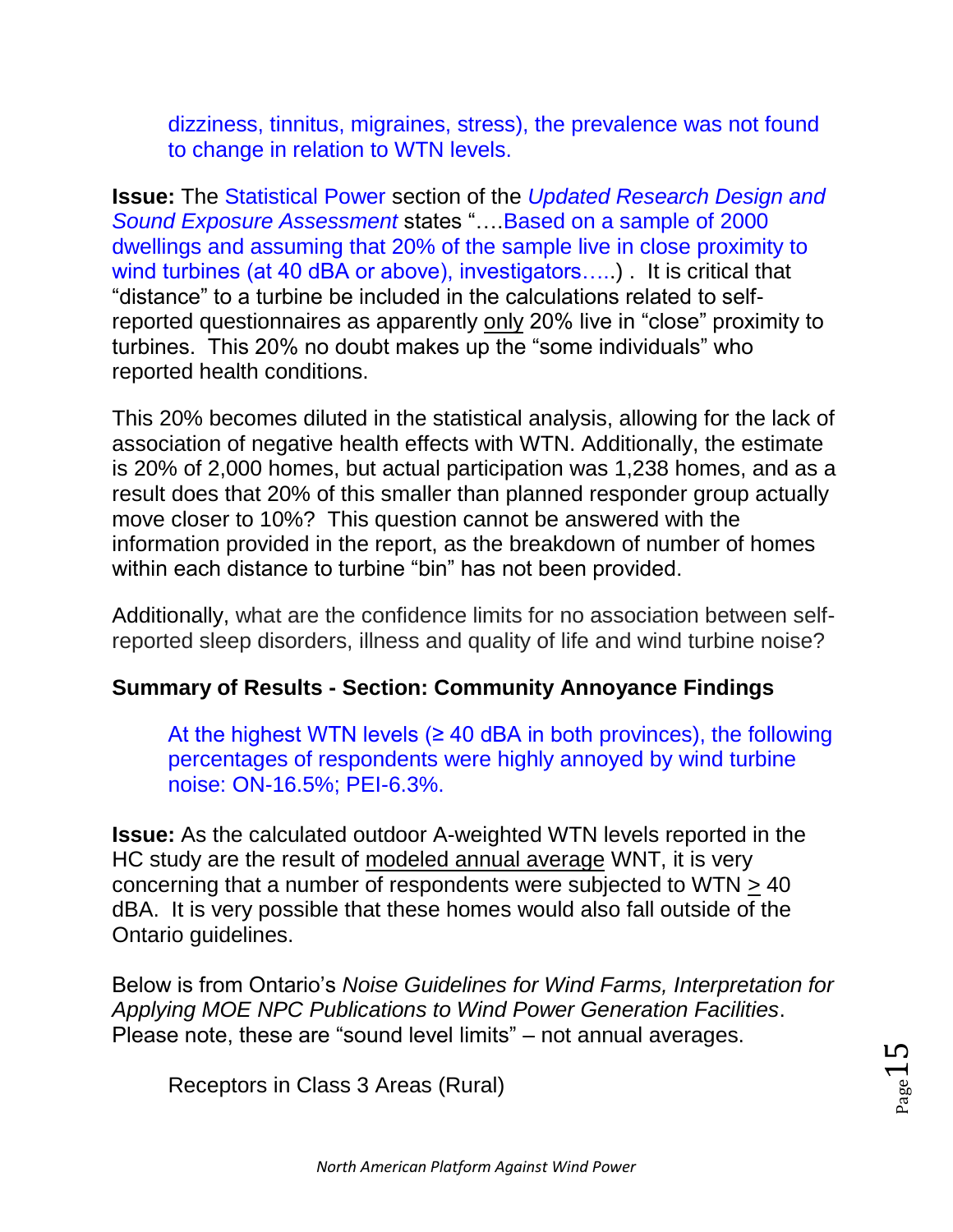The sound level limits at a Point of Reception in Class 3 Areas (Rural) are given by the applicable values in Table 1 (see below), or by the sound level limits, established in accordance with requirements in Publication NPC-232. The wind turbine sound level limits are given at integer values of the wind speed. These sound level limits range from the lowest value of 40 dBA for Class 3 Areas and wind speeds at or below 4 m/s to the maximum value of 51 dBA for wind speeds at or above 10 m/s.

| Table 1<br>Summary of Sound Level Limits for Wind Turbines |      |      |      |      |      |      |           |  |  |  |  |
|------------------------------------------------------------|------|------|------|------|------|------|-----------|--|--|--|--|
| Wind Speed (m/s) at 10 m height                            |      |      |      |      | 8    |      | 10        |  |  |  |  |
| Wind Turbine Sound Level Limits Class 3 Area, dBA          | 40.0 | 40.0 | 40.0 | 43.0 | 45.0 | 49.0 | $51.0$ II |  |  |  |  |
| Wind Turbine Sound Level Limits Class 1 & 2 Areas, dBA     | 45.0 | 45.0 | 45.0 | 45.0 | 45.0 | 49.0 | $51.0$ II |  |  |  |  |

#### **Summary of Results - Section: Objectively Measured Results**

Objectively measured health outcomes were found to be consistent and statistically related to corresponding self-reported results. WTN was not observed to be related to hair cortisol concentrations, blood pressure, resting heart rate or measured sleep (e.g., sleep latency, awakenings, sleep efficiency)

**Issue:** Again, the Statistical Power section of the *Updated Research Design and Sound Exposure Assessment* states "….Based on a sample of 2000 dwellings and assuming that 20% of the sample live in close proximity to wind turbines (at 40 dBA or above), investigators…..) . It is critical that "distance" to a turbine be included in the calculations related to objectively measured results as apparently only 20% live in "close" proximity to turbines. This 20% no doubt makes up the "some individuals" who reported health conditions.

This 20% becomes diluted in the statistical analysis, allowing for the lack of association of negative health effects with WTN. Additionally, the estimate is 20% of 2,000 homes, as actual participation was 1,238 homes, does that 20% move closer to 10%? This question cannot be answered as the breakdown of number of homes within each distance to turbine "bin" has not been provided.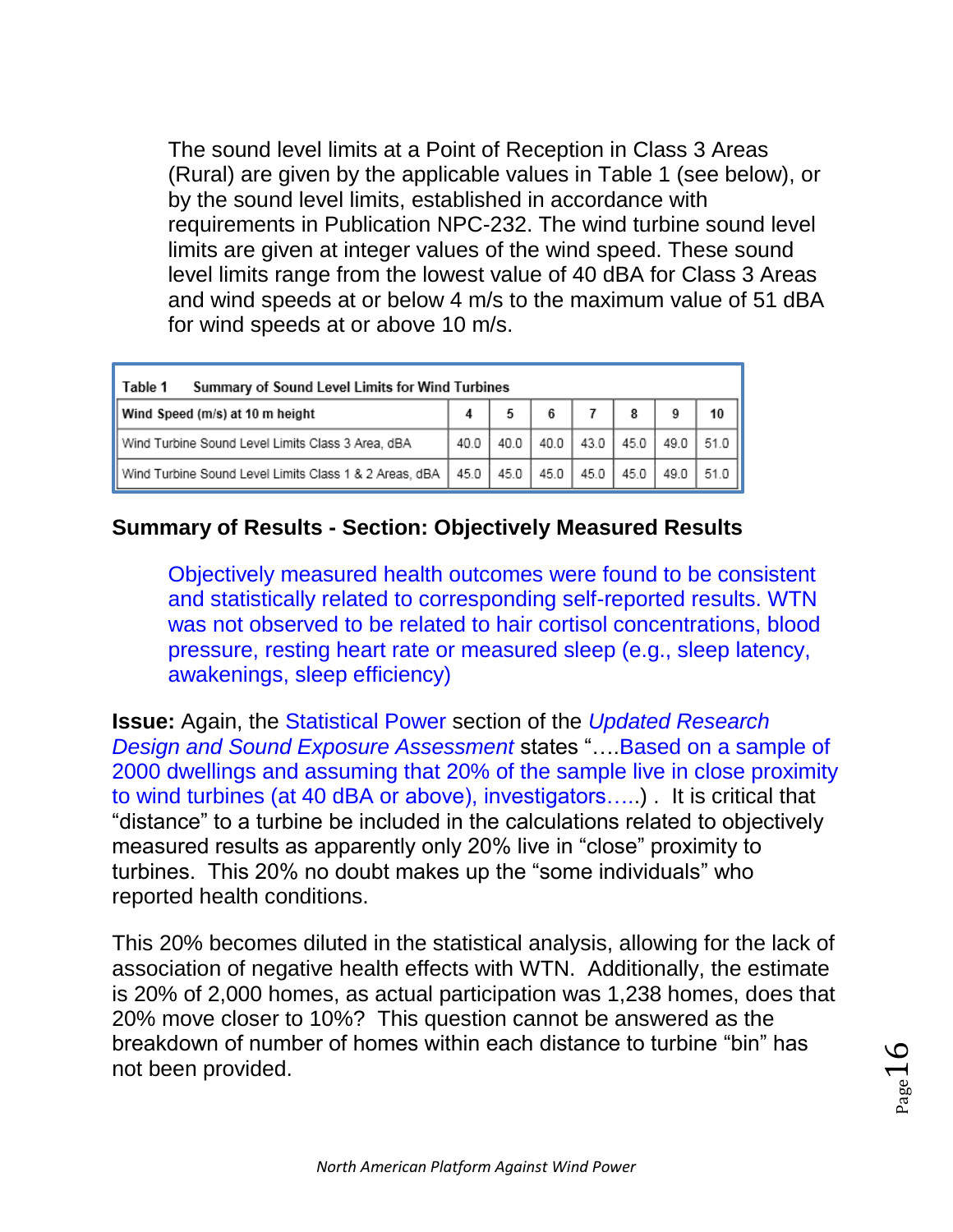#### **Summary of Results - Section: Wind Turbine Noise Measurement Results**

Calculated outdoor A-weighted WTN levels for the homes participating in the study reached 46 dBA for wind speeds of 8m/s. This approach is the most appropriate to quantify the potential adverse effects of WTN. The calculated WTN levels are likely to be representative of yearly averages with an uncertainty of about +/- 5dB and therefore can be compared to World Health Organization (WHO) guidelines. The WHO identifies an annual outdoor night time average of 40 dBA as the level below which no health effects associated with sleep disturbance are expected to occur even among the most vulnerable people (WHO (2009) *Night Noise Guidelines for Europe*).

**Issue:** The above statement is very unclear. Does the above represent the average, or a certain % of homes reaching 46 dBA at specific times? This is very concerning as the majority of industrial wind turbine installations in Ontario provide modeling that indicates they are compliant with the 40dBA MOE guidelines "at all times". Which modeling is incorrect?

Additionally, the following information is from the World Health Organization (WHO) Regional Office for Europe's "Noise" page.

The WHO guidelines for night noise recommend **less than 40 dB(A)** of annual average (night) outside of bedrooms to prevent adverse health effects from night noise."<sup>3</sup>

It is important to note that the night noise recommended is LESS than 40 dBA and not 40 dBA as stated in the report.

#### **Summary of Results – Section: Wind Turbine Noise Measures Results**

**Infrasound** 

 $\overline{\phantom{a}}$ 

Long-term measurements over a period of 1 year were also conducted in relation to infrasound levels.

<sup>3</sup> <sup>3</sup> http://www.euro.who.int/en/what-we-do/health-topics/environment-and-health/noise/facts-and-figures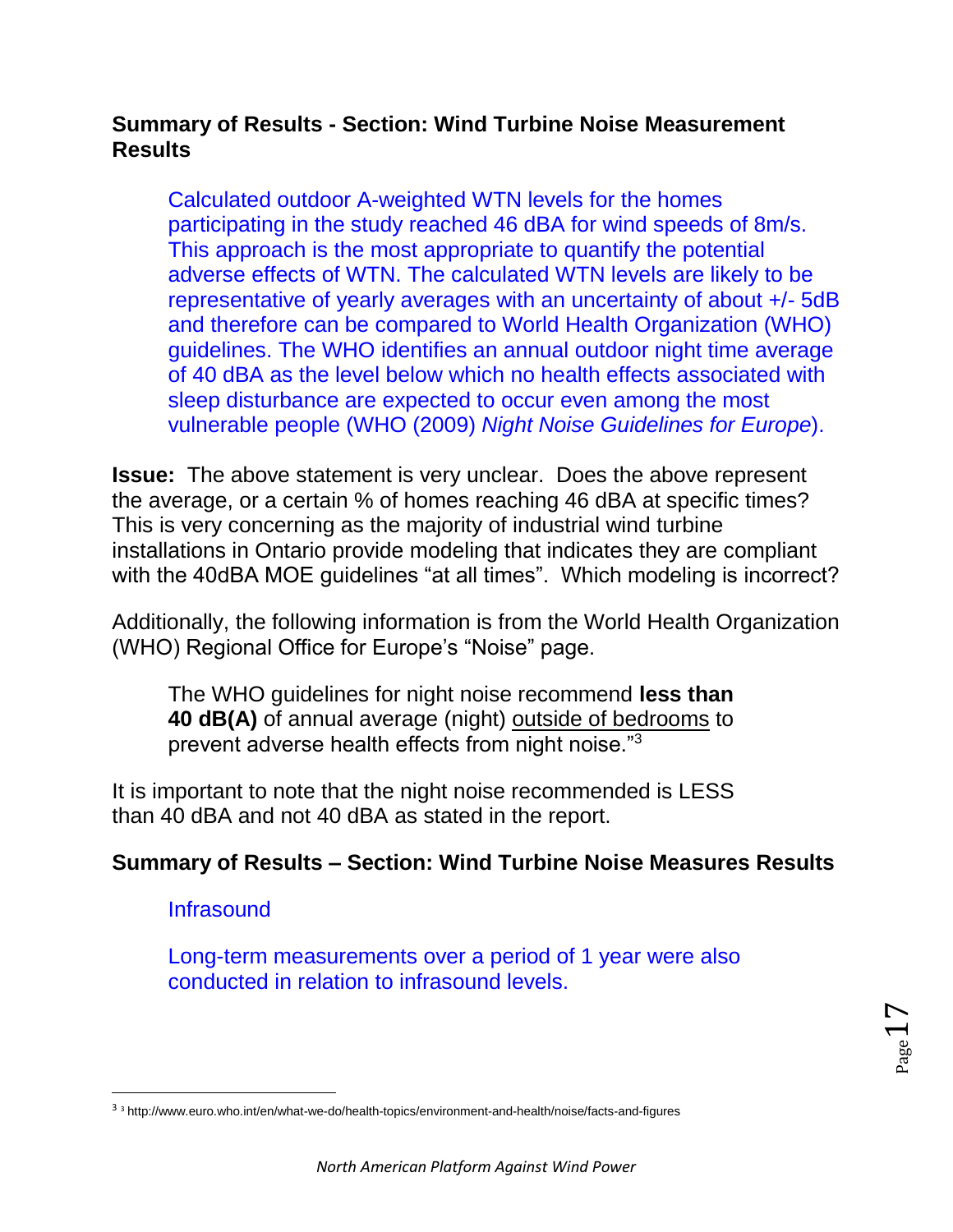- Infrasound from wind turbines could sometimes be measured at distances up to 10km from the wind turbines, but was in many cases below background infrasound levels.
- The levels were found to decrease with increasing distance from the wind turbine at a rate of 3dB per doubling of distance beyond 1km, downwind from a wind turbine.
- The levels of infrasound measured near the base of the turbine were around the threshold of audibility that has been reported for about 1% of people that have the most sensitive hearing.

Due to the large volume of acoustical data, including that related to infrasound, analysis will continue over subsequent months with additional results being released at the earliest opportunity throughout 2015.

Issue: As infrasound is clearly an important component of this study, it is unclear as to why HC chose to release preliminary results without including some information regarding infrasound. Below is from Wind Turbines can be Hazardous to Human Health, *Alec N. Salt, Ph.D., [Cochlear Fluids](http://oto.wustl.edu/cochlea/)  [Research Laboratory,](http://oto.wustl.edu/cochlea/) Washington University in St. Louis. (Updated 4/2/2014)*

Large wind turbines generate very low frequency sounds and infrasound (below 20 Hz) when the wind driving them is turbulent. The amount of infrasound depends on many factors, including the turbine manufacturer, wind speed, power output, local topography, and the presence of nearby turbines (increasing when the wake from one turbine enters the blades of another). **The infrasound cannot be heard and is unrelated to the loudness of the sound that you hear.** Infrasound can only be measured with a sound level meter capable of detecting it (and not using the A-weighted scale). Video cameras and other recording devices are not sensitive to infrasound and do not reproduce it.

You cannot hear the infrasound at the levels generated by wind turbines, but your ears certainly detect and respond to it. The picture shows the **enormous** electrical potentials that infrasounds generate in the ear. The potentials (18.7 mV pk/pk amplitude in this case) are about 4 times the amplitude of sounds in the normal frequency range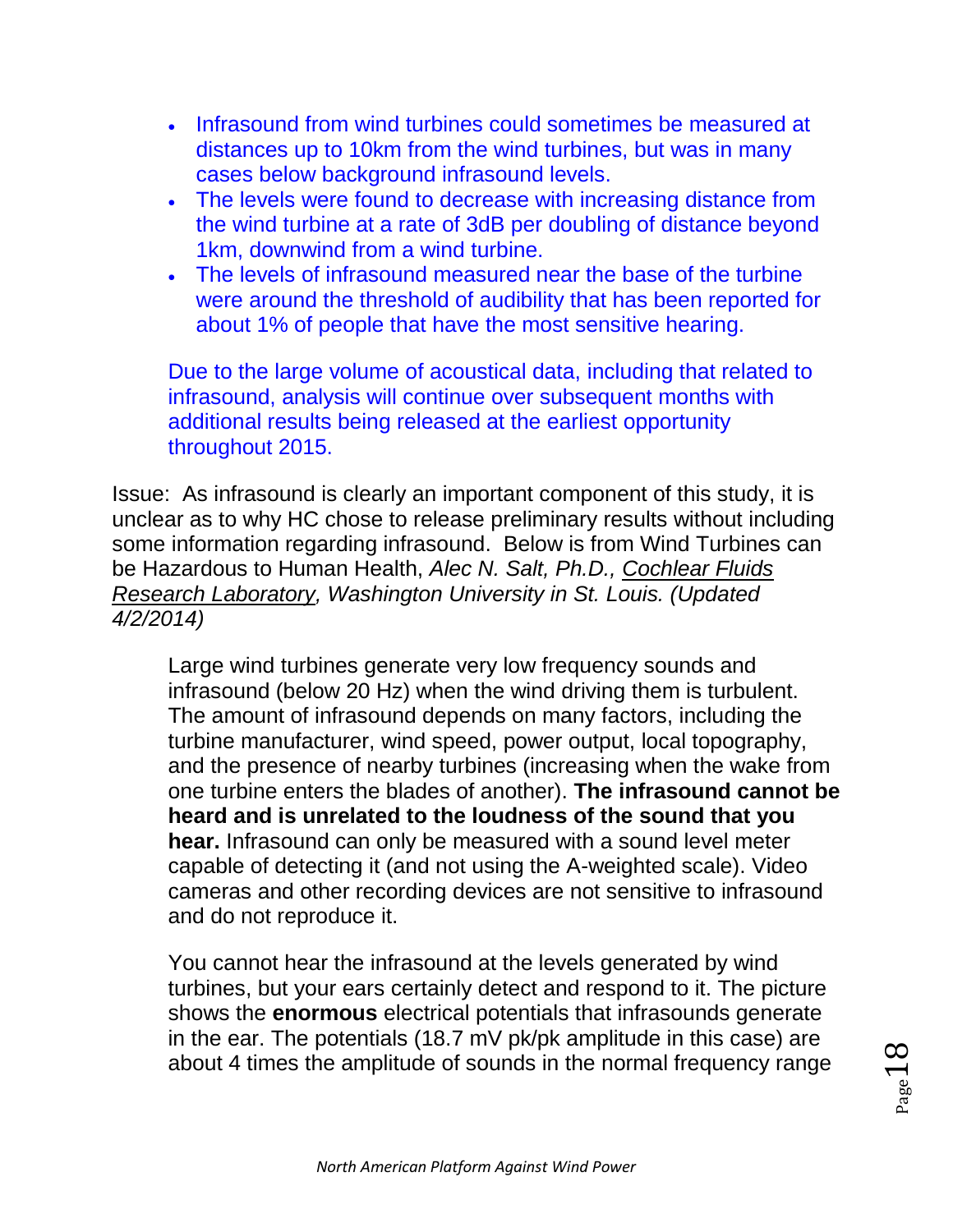that are heard. **These measurements show that the low frequency part of the ear is extremely sensitive to infrasound.<sup>4</sup>**

#### **ISSUES WITH OVERALL "PRESENTATION" OF THE DATA / INFORMATION**

Below are some issues with how Health Canada presented it's "findings" on their web site.

#### **Summary of Results - Section: Research Objectives and Methodology:**

Detailed information on Health Canada's *Wind Turbine Noise and Health Study* methodology, including the 60-day public consultation and peer review process is available on the [Health Canada](http://www.hc-sc.gc.ca/index-eng.php) website. The detailed methodology for the study is also available in the peer reviewed literature (*Michaud et al., Noise News International, 21(4): 14-23, 2013*).

Additionally, the link to "Scientific Journal Publications" in HC Wind Turbine Noise Page takes us to the *Michaud et al., Noise News International* reference.

**Issue:** *Noise News International* is NOT a Peer Reviewed Medical Journal, or a Scientific Journal Publication, it is an Industry News Publication that does not require peer review. Stating that it is a peer reviewed publication is in error and has the effect of lending undeserved legitimacy to the article submitted by Mr. Michaud. The sentence should read, "The detailed methodology for the study is also available in the Trade News Publication, *Noise News International*…." And the reference should be removed from the Scientific Journal Publications section of the HC website.

#### **Summary of Results - Section: Preliminary Research Findings**

results do not permit any conclusions about causality;

 $\overline{\phantom{a}}$ 

<sup>4</sup> http://oto2.wustl.edu/cochlea/wind.html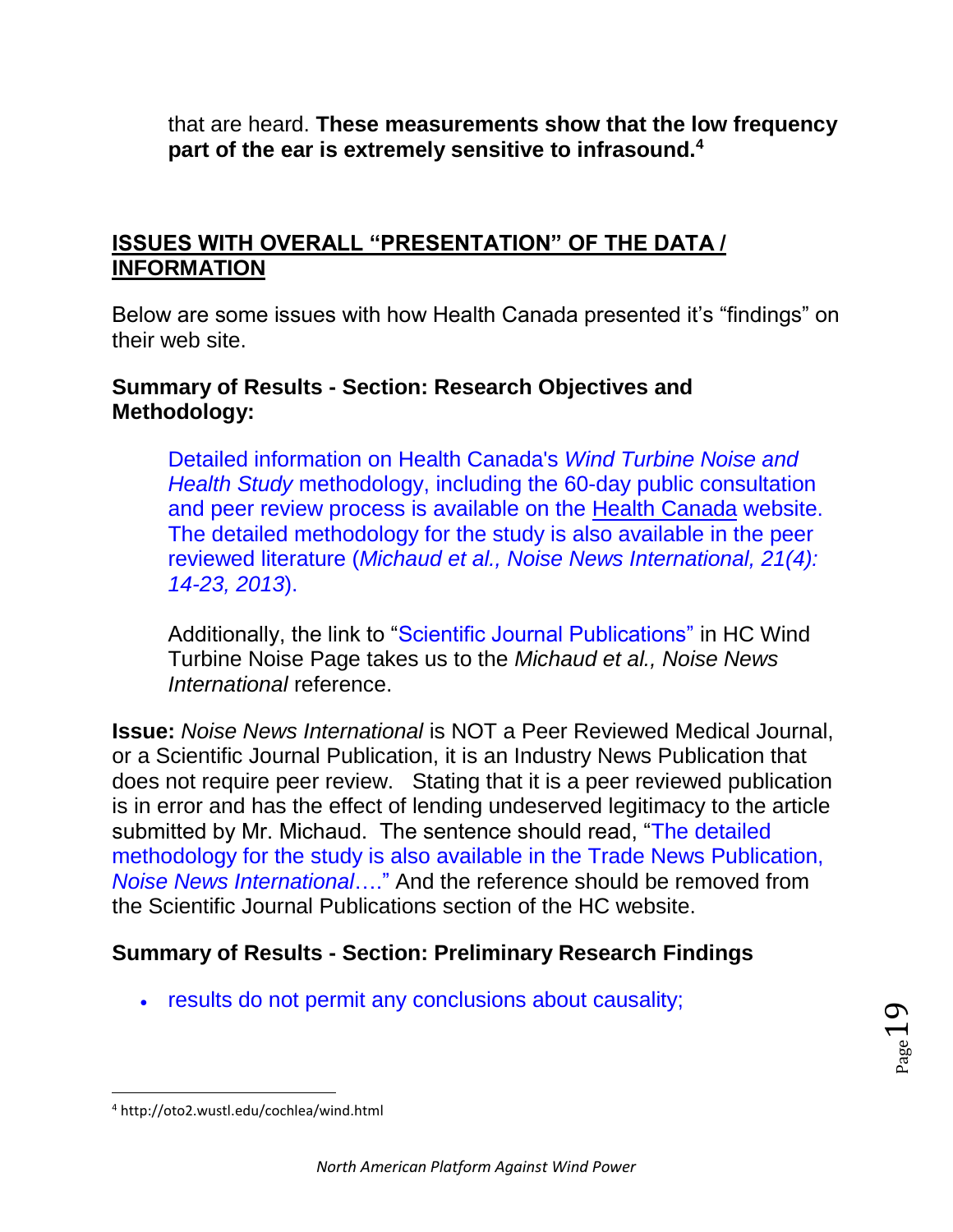**Issue:** In fact, it is not only the results that do not permit any conclusions about causality, it is the study design that does not permit any conclusions about causality. The study design selected is an epidemiological cross sectional survey. Epidemiological studies DO NOT establish causality. They establish association of varying degrees, basically as estimates of risk in the very best case, which this study is not. The above statement erroneously suggests that had the "results" been "different" that causality between health concerns and wind turbine noise could have been established. The point should read "Retrospective observational epidemiological study designs, including this one, do not permit any conclusions to be drawn about causality". Below from Cornel University:

Epidemiology is the study of diseases in populations of humans or other animals, specifically how, when and where they occur.

Epidemiologists attempt to determine what factors are associated with diseases (risk factors), and what factors may protect people or animals against disease (protective factors). The science of epidemiology was first developed to discover and understand possible causes of contagious diseases like smallpox, typhoid and polio among humans. It has expanded to include the study of factors associated with non-transmissible diseases like cancer, and of poisonings caused by environmental agents.

Epidemiological studies can never prove causation; that is, it cannot prove that a specific risk factor actually causes the disease being studied. Epidemiological evidence can only show that this risk factor is associated (correlated) with a higher incidence of disease in the population exposed to that risk factor. The higher the correlation the more certain the association, but it cannot prove the causation.<sup>5</sup>

#### **Summary of Results - Section: Annoyance**

 $\overline{\phantom{a}}$ 

#### 5.1 Community Annoyance as a Measure of Well-being

The questionnaire, administered by Statistics Canada, included themes that were intended to capture both the participants' perceptions of wind turbines and reported prevalence of effects related to health and well-being. In this regard, one of the most widely

<sup>5</sup> Cornell University Epidemiology: http://pmep.cce.cornell.edu/profiles/extoxnet/TIB/epidemiology.html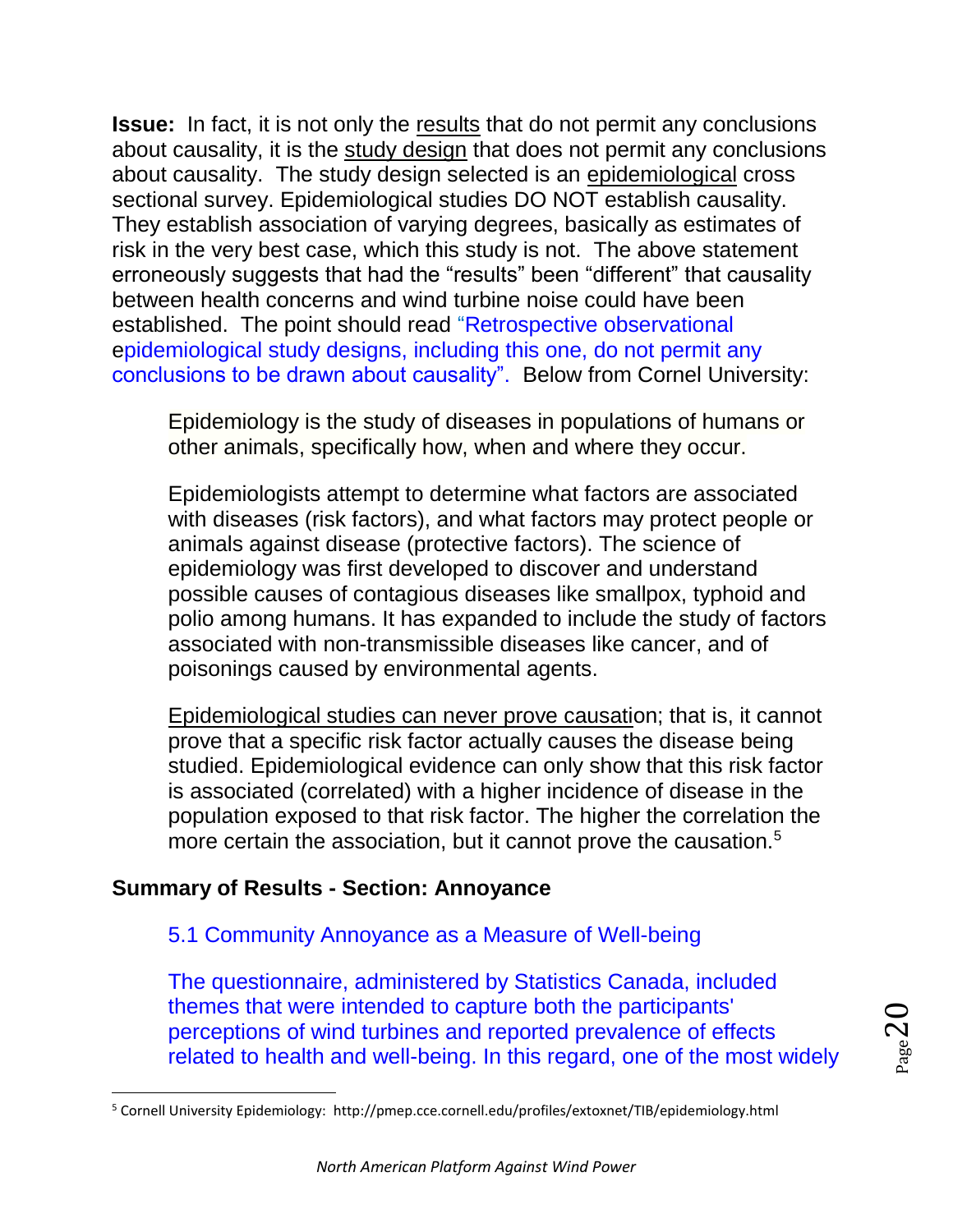studied responses to environmental noise is community annoyance. There has been more than 50 years of social and socio-acoustical research related to the impact that noise has on community annoyance. Studies have consistently shown that an increase in noise level was associated with an increase in the percentage of the community indicating that they are "highly annoyed" on social surveys. The literature shows that in comparison to the scientific literature on noise annoyance to transportation noise sources such as rail or road traffic, community annoyance with WTN begins at a lower sound level and increases more rapidly with increasing WTN.

**Issue:** This section as presented does not indicate in any fashion that the World Health Organization (WHO) classifies annoyance as an adverse health effect. Below is from the WHO publication "*Burden of Disease from Environmental Noise*" published in 2011.

WHO defines health as a state of complete physical, mental and social well-being and not merely the absence of disease or infirmity. Therefore, a high level of annoyance caused by environmental noise should be considered as one of the environmental health burdens.  $6$ 

#### **Summary of Results - Section: Data Availability and Application**

Raw data originating from the study is available to Canadians, other jurisdictions and interested parties through a number of sources: [Statistics Canada Federal Research Data Centres,](http://www.statcan.gc.ca/rdc-cdr/index-eng.htm) the Health Canada website (noise data), open access to publications in scientific journals and conference presentations.

**Issue**: The Health Canada web-site has been searched for noise data to no avail. A link should be provided to the appropriate section. The Statistics Canada Federal Research information is only available to individuals affiliated with Universities. No raw data is available to the general public at this time, therefore this paragraph is very misleading and should be modified or the data be made available to the public or through the freedom of Information Act.

#### **Entire Report:**

 $\overline{\phantom{a}}$ 

 $_{\rm Page}$ 21

<sup>&</sup>lt;sup>6</sup> http://www.euro.who.int/ data/assets/pdf file/0008/136466/e94888.pdf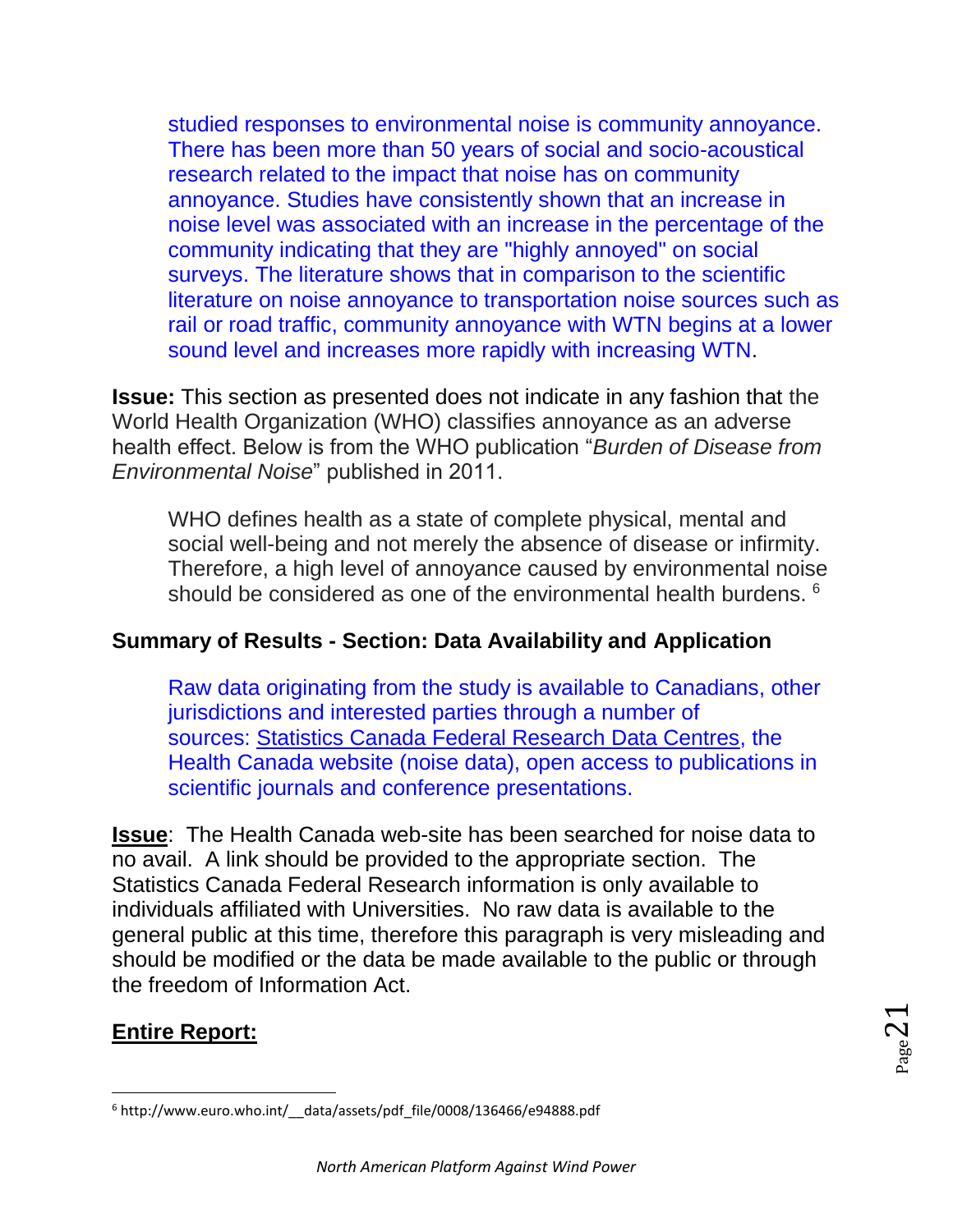#### "Wind turbine noise (WTN) levels"

**Issue:** All references to WTN levels should in fact read "modeled average WTN levels". It needs to be 100% clear that these results are not based on long term sound measurements at homes, but are in fact based on sound modeling that selected the "average". As the 4000 hours of WTN measurements were conducted at 1238 homes, this means that each home received a total of 3.23 hours of actual sound measurements, or a number of homes received no actual sound measurements. This breakdown needs to be provided and should be addressed in the statistical modeling.

## **Summary of Results - Section: Data Availability and Application**

Detailed descriptions of the above results will be submitted for peer review with open access in scientific journals and should only be considered final following publication.

**Issue:** It is not acceptable scientific practice to present a summary in a Trade-based journal in order to establish Health Canada's public and media claims prior to publication in a *bone fide* medical journal and certainly not without greater clarity in the research.

## **"Results" Pamphlet Section: Key Findings**

Calculated noise levels were found to be below levels that would be expected to directly affect health (World Health Organization-Community Noise Guidelines [1999]). This finding is consistent with self-reported and measured results of the study.

**Issue:** Calculated noise levels at what distance to turbines? This statement has no frame of reference. How does this statement reconcile with the following statement found in the Wind Turbine Noise Measurement Results section of this report, **"**Calculated outdoor A-weighted WTN levels for the homes participating in the study reached 46 dBA for wind speeds of 8m/s." In fact the WHO guidelines for night noise recommend **less than 40 dB(A)** of annual average (Lnight) outside of bedrooms to prevent adverse health effects from night noise."7

 $\overline{\phantom{a}}$ 

<sup>7</sup> <sup>7</sup> http://www.euro.who.int/en/what-we-do/health-topics/environment-and-health/noise/facts-and-figures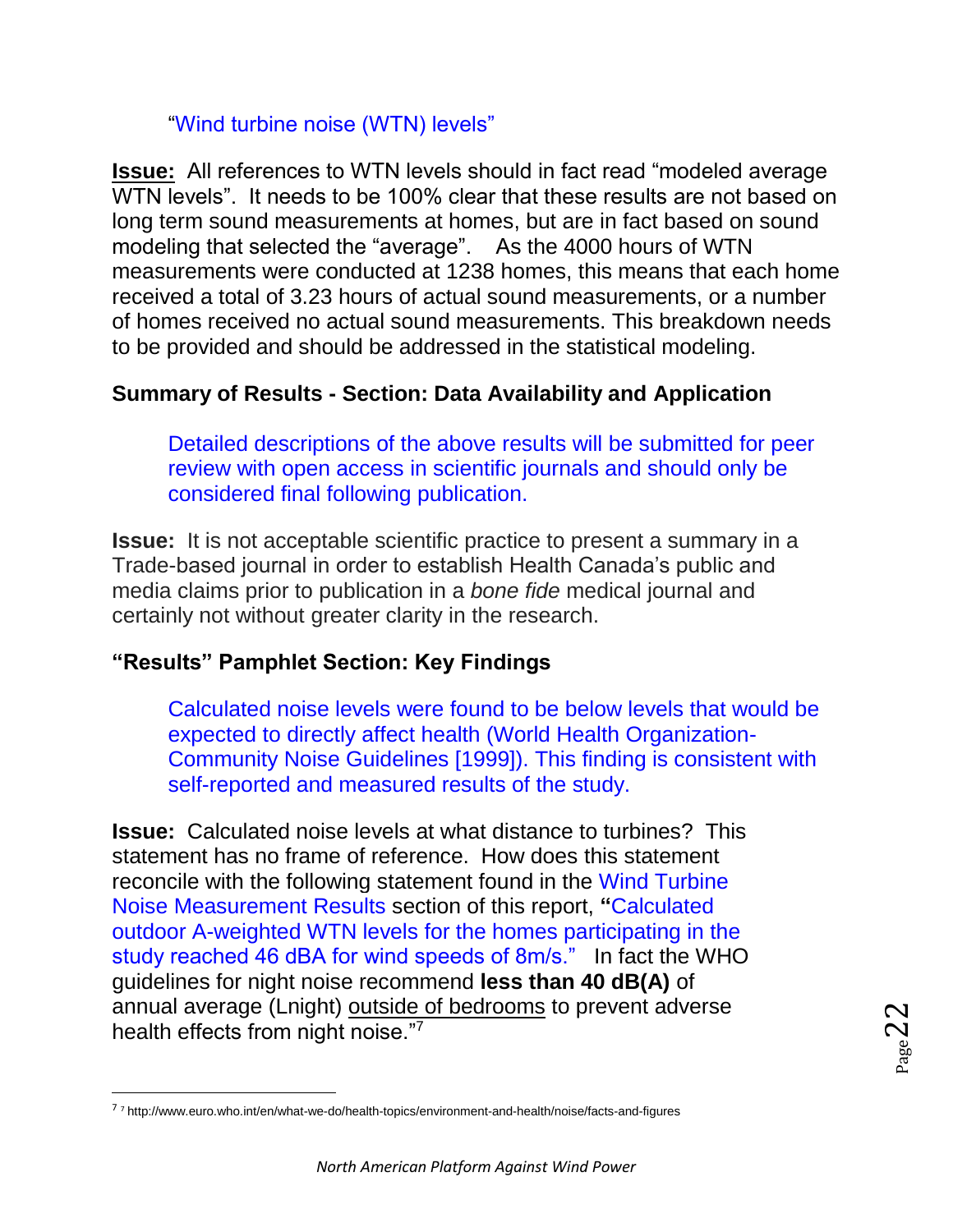## **"Results" Pamphlet Section: Key Findings**

No evidence was found to support a link between exposure to wind turbine noise and ….

**Issue:** As the majority of the homes were not considered to be "near" turbines, (at least 80% see Report Section: Objectively Measured Results below) the pamphlet must be substantially edited / corrected. The following should be made clear:

- Homes included in the study ranged from <600 meters to 10 km distance from the nearest turbine and that less than 20% of the homes were considered "near" turbines.
- The WTN is based on sound modeling that provides dBA that is a yearly average.
- The information provided so far is preliminary and a great deal more review / interpretation of the data is required.
- The study failed to meet its main design objective in terms of sample size requirements and the resulting study power, and therefore cannot be used as a basis to detect association, or lack thereof, between distance to wind turbines and adverse health effects.

## **Frequently Asked Questions (FAQ) Section Question: What was the rationale for measuring sound at some locations but not all?**

This study included short term field measurements indoors and outdoors at several homes and near the base of the turbines. The purpose of these measurements was both observational and to acquire enough data to support the modelling used to calculate the Aweighted values used in the study. This objective was satisfied with the amount of measures taken.

The Michaud paper states "The predicted levels are checked against at least one acoustical and meteorological measurement at each survey location for each model of wind turbine to which the survey subjects are exposed."

**Issue:** The FAQ statement seems to indicate that not all homes were subjected to field measurements, yet the Michaud paper indicates that each survey location was visited "at least once". Which one is correct? Is